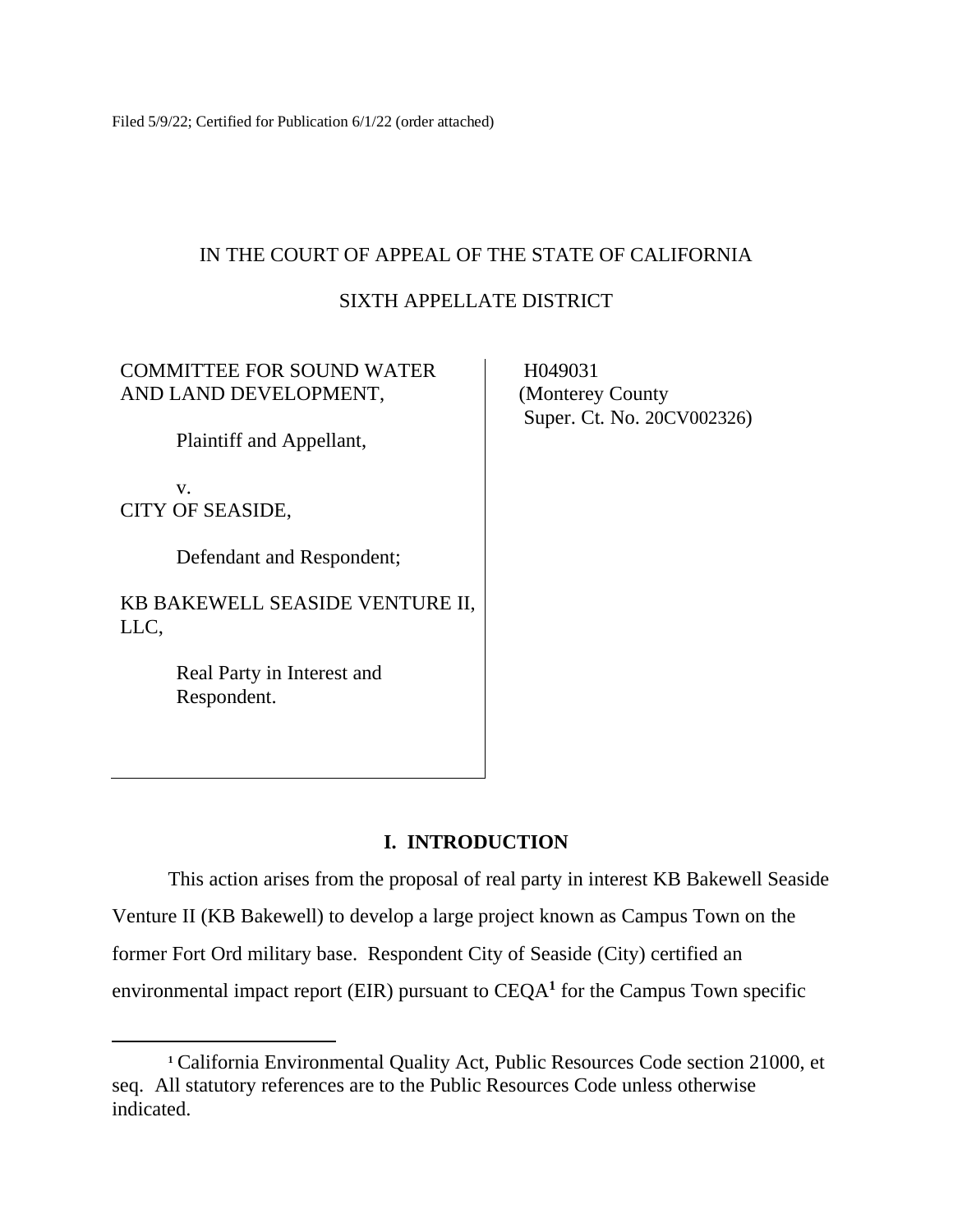plan and approved the project. After holding a public hearing, the Fort Ord Reuse Authority (FORA) determined that the Campus Town project was consistent with the Fort Ord Reuse Plan.

Appellant The Committee for Sound Water and Land Development (Committee), self-described as a California nonprofit organization comprised of residents, voters, property owners, and taxpayers within City, filed a petition for writ of mandate that included 11 causes of action alleging that the EIR for the Campus Town project violated CEQA and a 12th cause of action alleging that FORA's failure to provide the Committee with notices of the consistency hearing for the project constituted a violation of the Committee's constitutional right to due process.

KB Bakewell demurred to the writ petition on the grounds that the CEQA causes of action were time-barred and the due process cause of action was moot. City demurred on the grounds that the writ petition was a sham pleading and subject to the defense of laches. The trial court sustained the demurrers without leave to amend. For the reasons stated below, we conclude that the trial court did not err and consequently affirm the judgment of dismissal.

#### **II. FACTUAL BACKGROUND**

Our summary of the facts is drawn from the allegations of the writ petition filed on September 1, 2020, and the requests for judicial notice filed below. In reviewing a ruling sustaining a demurrer without leave to amend, we assume the truth of the properly pleaded factual allegations and the matters properly subject to judicial notice. (*Blank v. Kirwan* (1985) 39 Cal.3d 311, 318 (*Blank*).)

In 2017, KB Bakewell submitted applications to City regarding its proposal for development of a project known as Campus Town on an approximately 122-acre site located on the former Ford Ord military base*.* On February 26, 2018, City issued a notice of preparation of an EIR for the Campus Town specific plan. After holding a public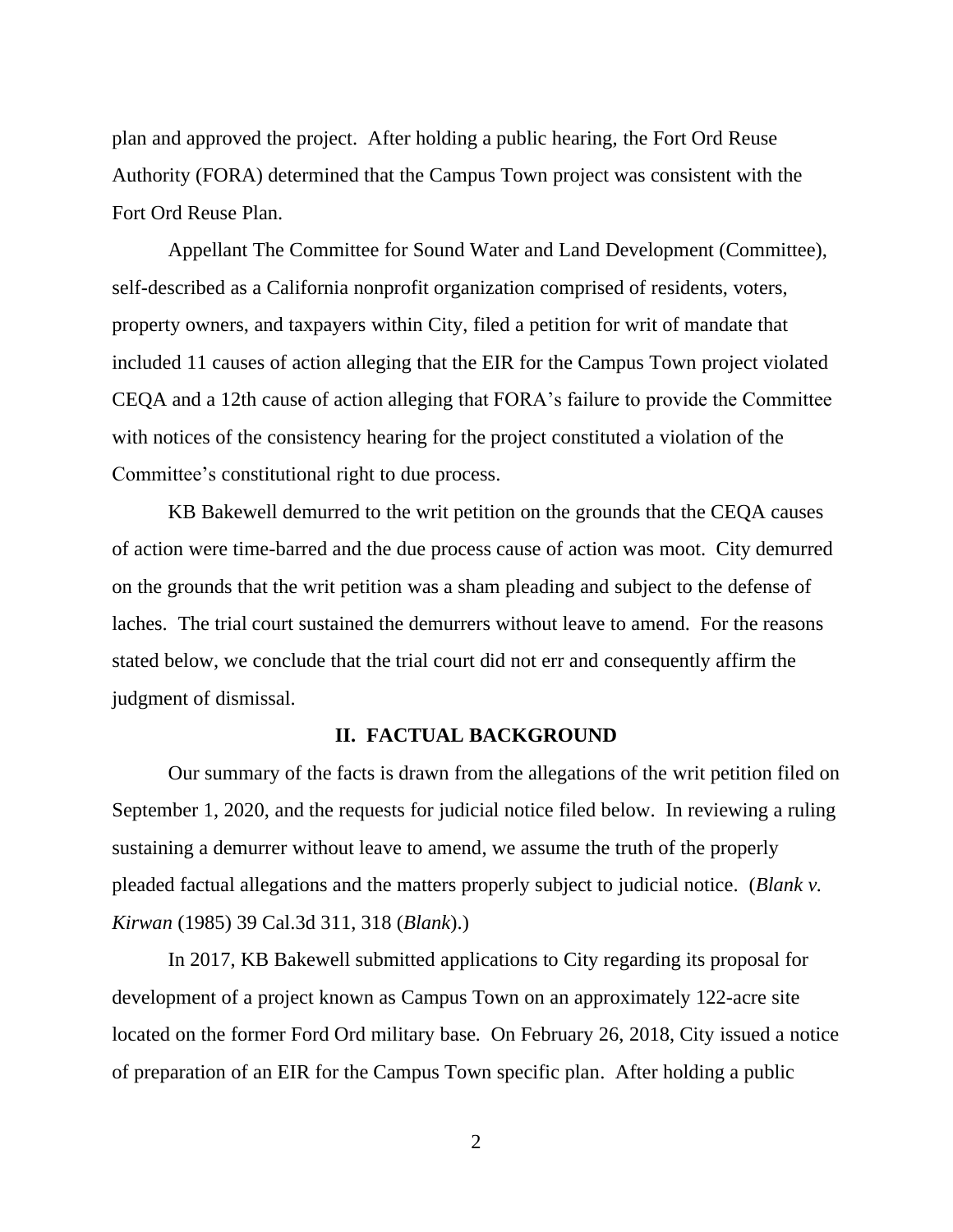hearing on March 5, 2020, the city council voted to certify the EIR and approve the Campus Town specific plan.

On March 6, 2020, City issued a notice of determination (NOD) for the Campus Town specific plan, which stated that an EIR had been prepared for the project pursuant to CEQA and the project had been approved by City. The NOD described the Campus Town project as "a Mixed-Use Urban Village to serve residents, visitors, and University Students. Build-out includes up to: 1,485 housing units, 250 hotel rooms, 75 hostel beds, 150,000 sf retail/dining/entertainment, 50,000 sf office/flex/makerspace, and park/recreation areas."

On April 5, 2020, the Committee submitted written requests to the Fort Ord Reuse Authority (FORA) to (1) receive prior written notice of City submitting a request to FORA to determine the consistency of the Campus Town specific plan with the Fort Ord Reuse Plan; and (2) receive prior written notice of a public hearing to determine the consistency of the Campus Town specific plan with the Fort Ord Reuse Plan. The Committee did not receive either of the requested notices. After holding a public hearing on June 6, 2020, FORA determined that the Campus Town project was consistent with the Fort Ord Reuse Plan, as stated in Resolution No. 20-10.

## **III. PROCEDURAL BACKGROUND**

#### **A.** *The First Writ Petition*

On April 6, 2020, the Committee filed a petition for writ of mandate challenging the City's approval of the Campus Town project and FORA's determination that the Campus Town project is consistent with the Fort Ord Reuse Plan. (Super. Ct. Monterey County, No. 20CV001203.) The Committee named City as respondent and KB Bakewell as real party in interest.

The writ petition included 10 causes of action alleging that the EIR for the Campus Town project was deficient in its analysis of the environmental impacts of the project and violated CEQA in many respects. The Committee sought a writ commanding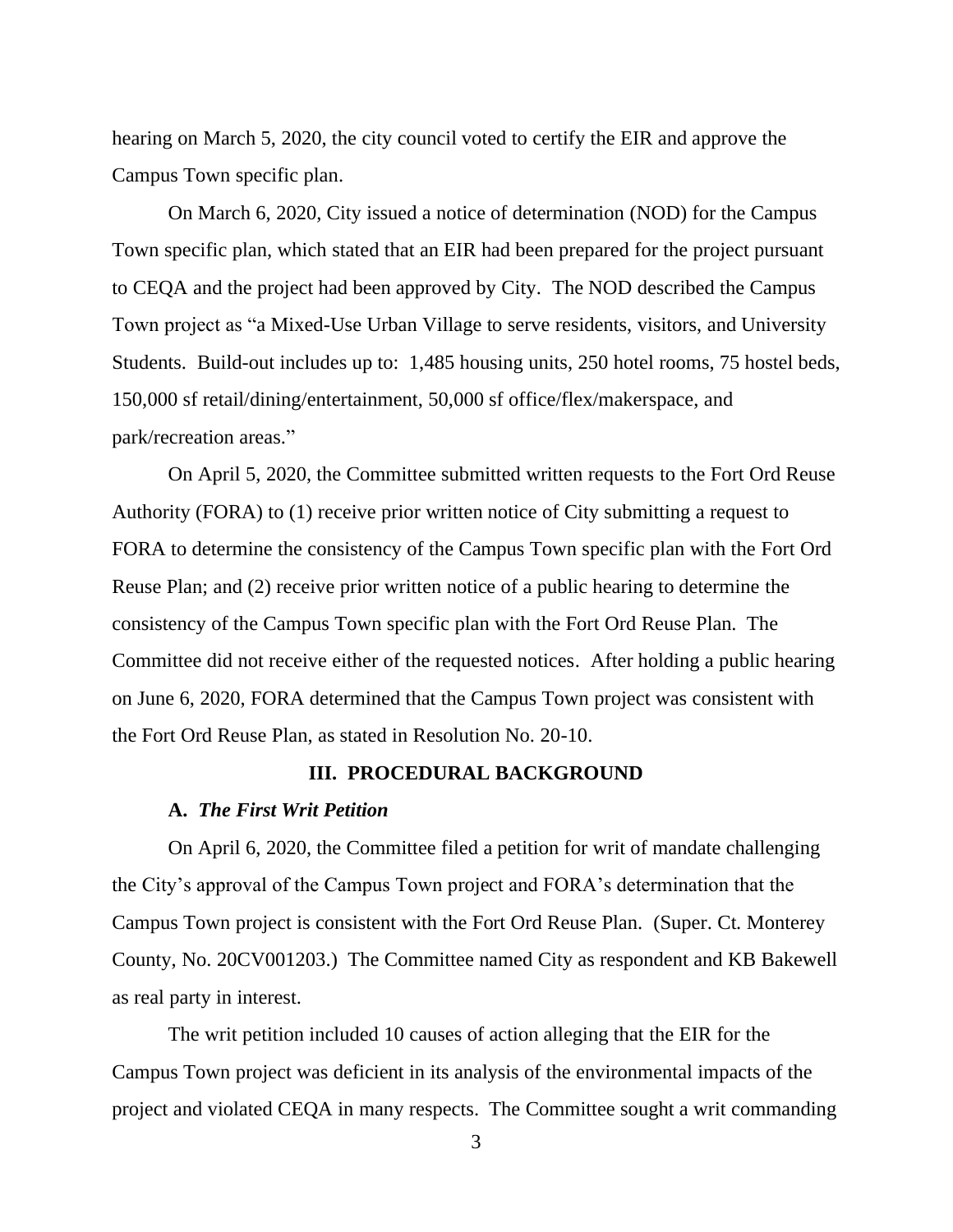City to, among other things, set aside its certification of the EIR and its approvals of the Campus Town project.

The Committee subsequently filed a request for dismissal of the writ petition without prejudice, which was entered as requested on August 4, 2020.

## **B.** *The Second Writ Petition*

The Committee filed a second petition for writ of mandate regarding the Campus Town specific plan on September 1, 2020, again naming City as respondent and KB Bakewell as real party in interest, and adding FORA as respondent. The second petition for writ of mandate (hereafter, writ petition) is the subject of this appeal.

The writ petition includes 11 causes of action that again alleged that the EIR for the Campus Town project was deficient in its analysis of the environmental impacts of the project and violated CEQA in many respects. In addition, the writ petition included a 12th cause of action for violation of the constitutional right to due process, alleging that FORA had failed to provide either prior written notice of City submitting a request to FORA to determine the consistency of the Campus Town specific plan with the Fort Ord Reuse Plan or prior written notice of a public hearing to determine the consistency of the Campus Town specific plan with the Fort Ord Reuse Plan.**<sup>2</sup>**

In the petition, the Committee again sought a writ of mandate commanding City to, among other things, set aside its certification of the EIR and its approvals of the Campus Town project. The Committee also sought a writ of mandate commanding FORA " or its successor in interest to set aside that certain determination that the Campus Town project is consistent with the Fort Ord Reuse Plan."

<sup>&</sup>lt;sup>2</sup> The Committee's "countermotion for severance" asking this court to sever the 12th cause of action for purposes of appeal pursuant to section 21167.1, subdivision (c) is denied in the interests of judicial economy.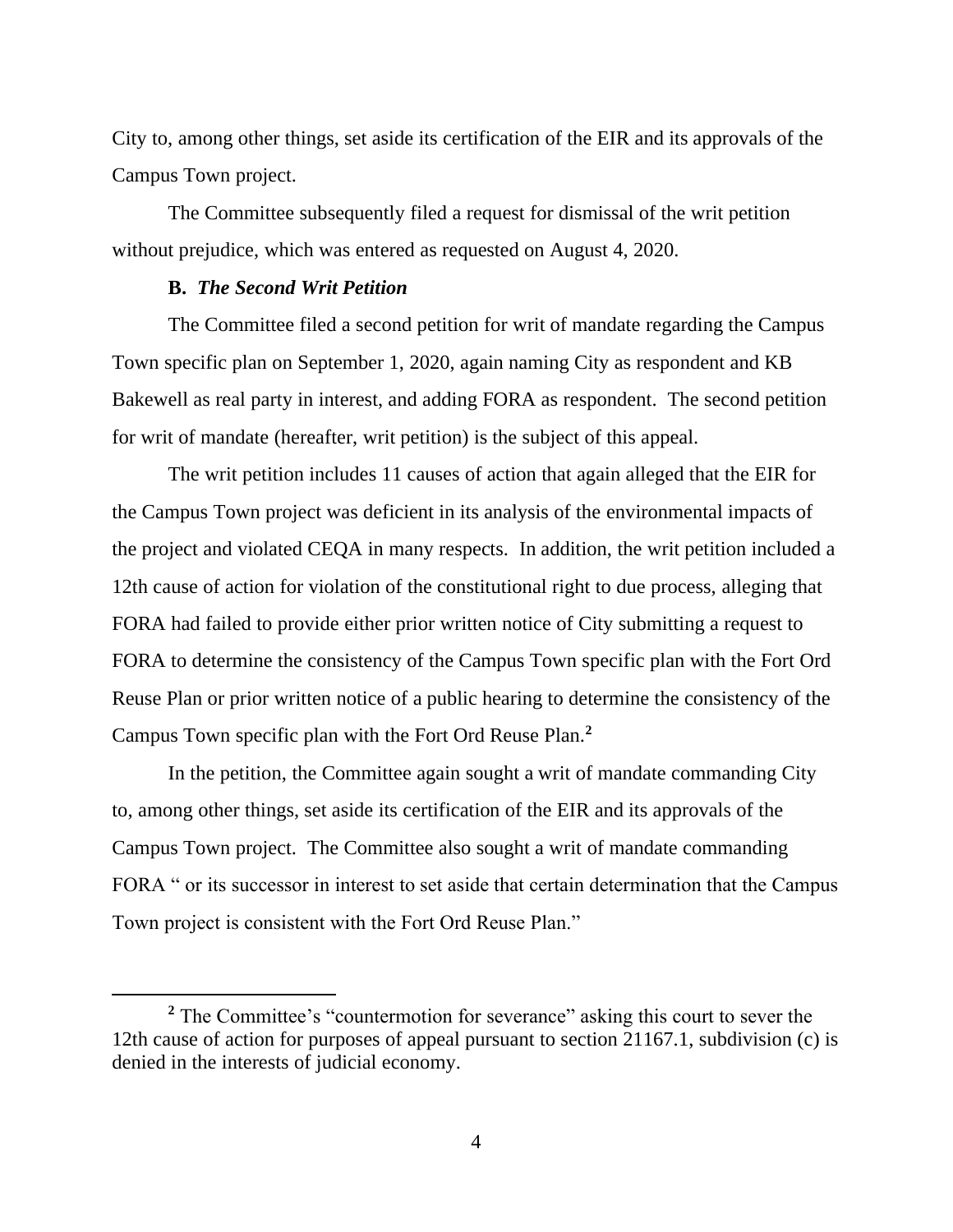## **C.** *KB Bakewell's Demurrer*

In its demurrer, KB Bakewell contended that the 11 causes of action in the writ petition alleging violations of CEQA were time-barred under the 30-day limitations period provided by section 21167, subdivision (c) for an action alleging that an EIR does not comply with CEQA, as extended by the tolling period provided by Emergency rule 9.

According to KB Bakewell, under section 21167, subdivision (c) the 30-day limitations period began to run on March 6, 2020, the date that City posted the NOD for the Campus Town project. KB Bakewell further asserted that Emergency rule 9 **3** tolled the 30-day limitations period from April 6, 2020, to August 3, 2020, with the result that August 4, 2020, was the last day for the Committee to timely file its writ petition alleging that the EIR for the Campus Town project violated CEQA. Since the writ petition was not filed until September 1, 2020, City maintained that the 11 causes of action in the writ petition alleging violations of CEQA were all time-barred.

Regarding the 12th cause of action for violation of the constitutional right to due process, KB Bakewell argued that the cause of action was moot because FORA has ceased to exist. KB Bakewell pointed out that FORA was dissolved by operation of law on June 30, 2020, pursuant to former Government Code section 67700, subdivision (a). Therefore, FORA no longer determines the consistency of development projects with the Fort Ord Reuse Plan as previously required under former Government Code section 67675.8.

KB Bakewell argued that since a consistency determination by FORA is not required due to FORA's dissolution, any failure to provide proper notice of FORA's

**<sup>3</sup>** As we will further discuss, the Judicial Council adopted Emergency rule 9, effective May 29, 2020, which provides: "Tolling statutes of limitations for civil causes of action [¶] Tolling statutes of limitations of 180 days or less [¶] Notwithstanding any other law, the statutes of limitations and repose for civil causes of action that are 180 days or less are tolled from April 6, 2020, until August 3, 2020." (Cal. Rules of Court, appen. 1, Emergency rule 9(b).)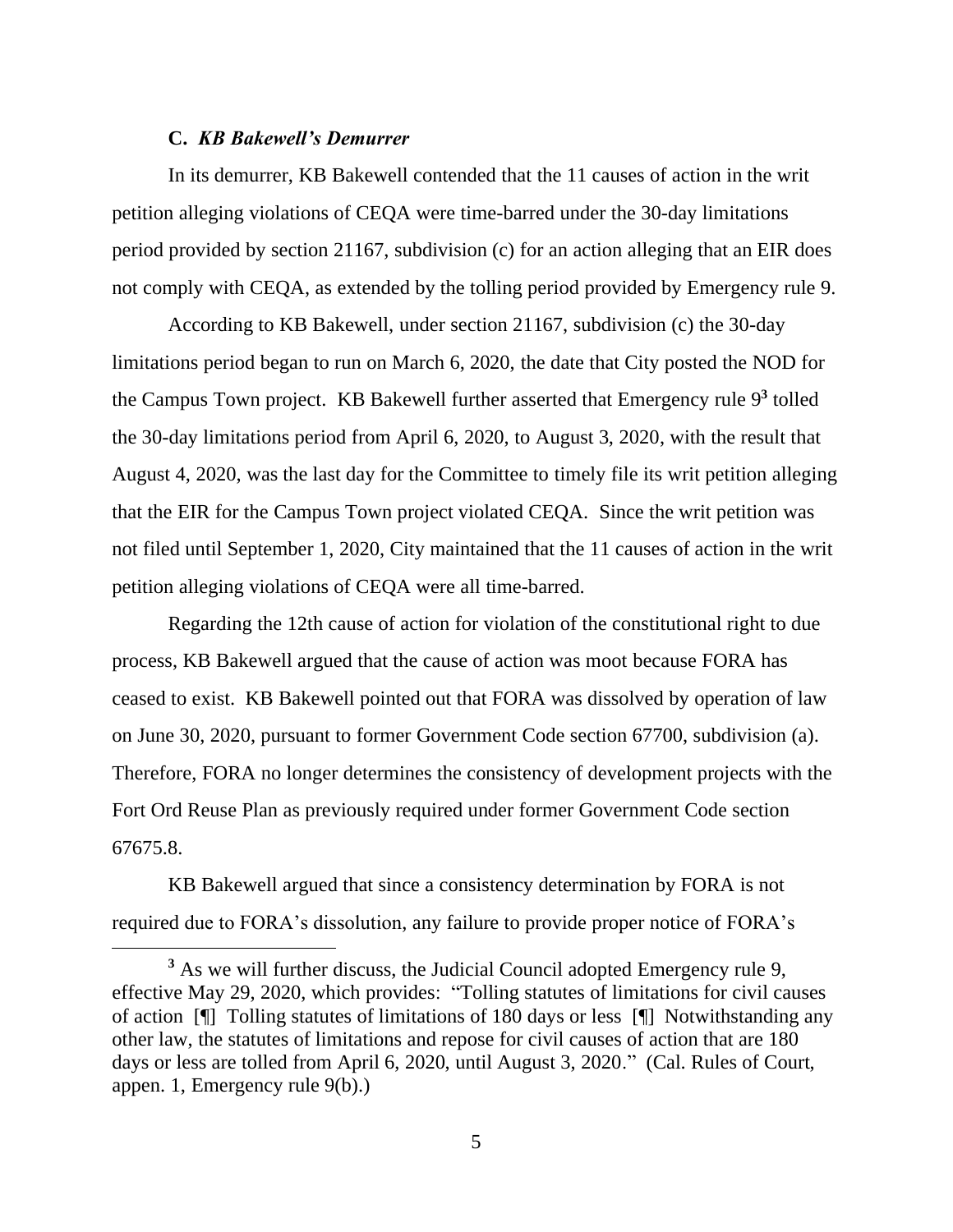consistency determination for the Campus Town project did not constitute a violation of due process. Finally, KB Bakewell argued that the relief requested by the Committee could not be provided, since FORA has been dissolved and a remand to FORA for further action regarding the consistency of the Campus Town project with the Fort Ord Reuse Plan is not possible.

#### **D.** *Opposition to KB Bakewell's Demurrer*

The Committee opposed KB Bakewell's demurrer on both grounds. Regarding the contention that the 11 CEQA causes of action in the writ petition were time-barred, the Committee argued that Emergency rule 9, as amended, constituted an improper ex post facto law that should not be applied to cut off its CEQA claims. The Committee noted that the original version of Emergency rule 9, adopted by the Judicial Council on April 6, 2020, tolled the statute of limitations in civil cases until 90 days after Governor Gavin Newsom lifts the state of emergency relating to the Covid-19 pandemic that the Governor had declared on March 4, 2020.

According to the Committee, its counsel relied on the original version of Emergency rule 9 to provide an open-ended time to file the Committee's writ petition. The Committee further asserted that its counsel was unaware that the Judicial Council had adopted an amendment to Emergency rule 9 on May 22, 2020, that ended the tolling period on August 3, 2020, for the statute of limitations applicable to an action alleging that the EIR violated CEQA.

Describing the amended Emergency rule 9 as a severe "truncation" of the tolling period, the Committee argued that it did not have a reasonable time to file its writ petition because there was only a two-month period from the effective date of the amended Emergency rule 9 on May 29, 2020, and the end of the tolling period on August 3, 2020. The Committee urged that its alleged lateness in filing the writ petition on September 1, 2020, during a pandemic should be excused under these circumstances.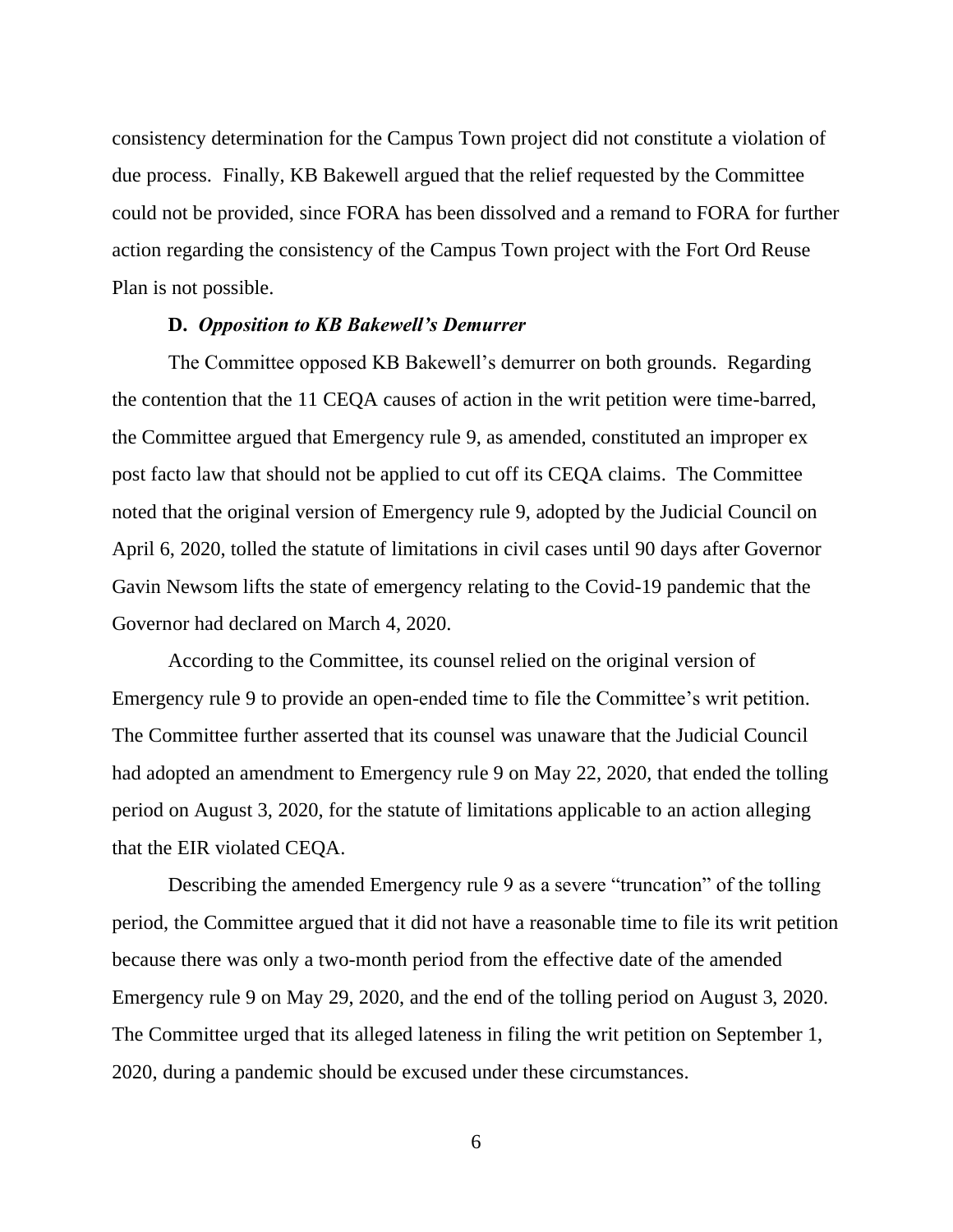As to the 12th cause of action for violation of the constitutional right to due process, the Committee argued that the demurrer could not be sustained on the ground of mootness because the Fort Ord transition plan provides that City is the successor in interest to FORA's obligations. The Committee also argued that the unavailability of the remedy requested in the prayer of the writ petition is not a ground for a demurrer because a demurrer challenges only the sufficiency of the allegations in the cause of action.

#### **E.** *City's Demurrer*

City filed a demurrer to the writ petition, contending that the writ petition was barred under the sham pleading doctrine and should be dismissed under the defense of laches. According to City, the writ petition was a sham because it was filed to circumvent the procedural deficiencies of the first writ petition. Specifically, City asserted that, as shown by the exhibits in its accompanying request for judicial notice, the first writ petition was subject to mandatory dismissal because the Committee had failed to request a hearing on the writ petition within 90 days of filing the petition, as required by section 21167.4, subdivision (a).**<sup>4</sup>** Additionally, City argued that by refiling the writ petition the Committee had unreasonably delayed this CEQA litigation in contravention of the expedited hearing and briefing schedules provided for CEQA cases by section 21167.4.

In opposition to City's demurrer, the Committee contended that the second writ petition did not constitute a sham pleading because it did not attempt to cure any defect in the first petition by omitting certain allegations. As to the defense of laches, the Committee argued that it was not precluded from filing a new writ petition and requesting

**<sup>4</sup>** Section 21167.4, subdivision (a) provides: "In any action or proceeding alleging noncompliance with this division, the petitioner shall request a hearing within 90 days from the date of filing the petition or shall be subject to dismissal on the court's own motion or on the motion of any party interested in the action or proceeding. (§ 21167.4, subd. (a).)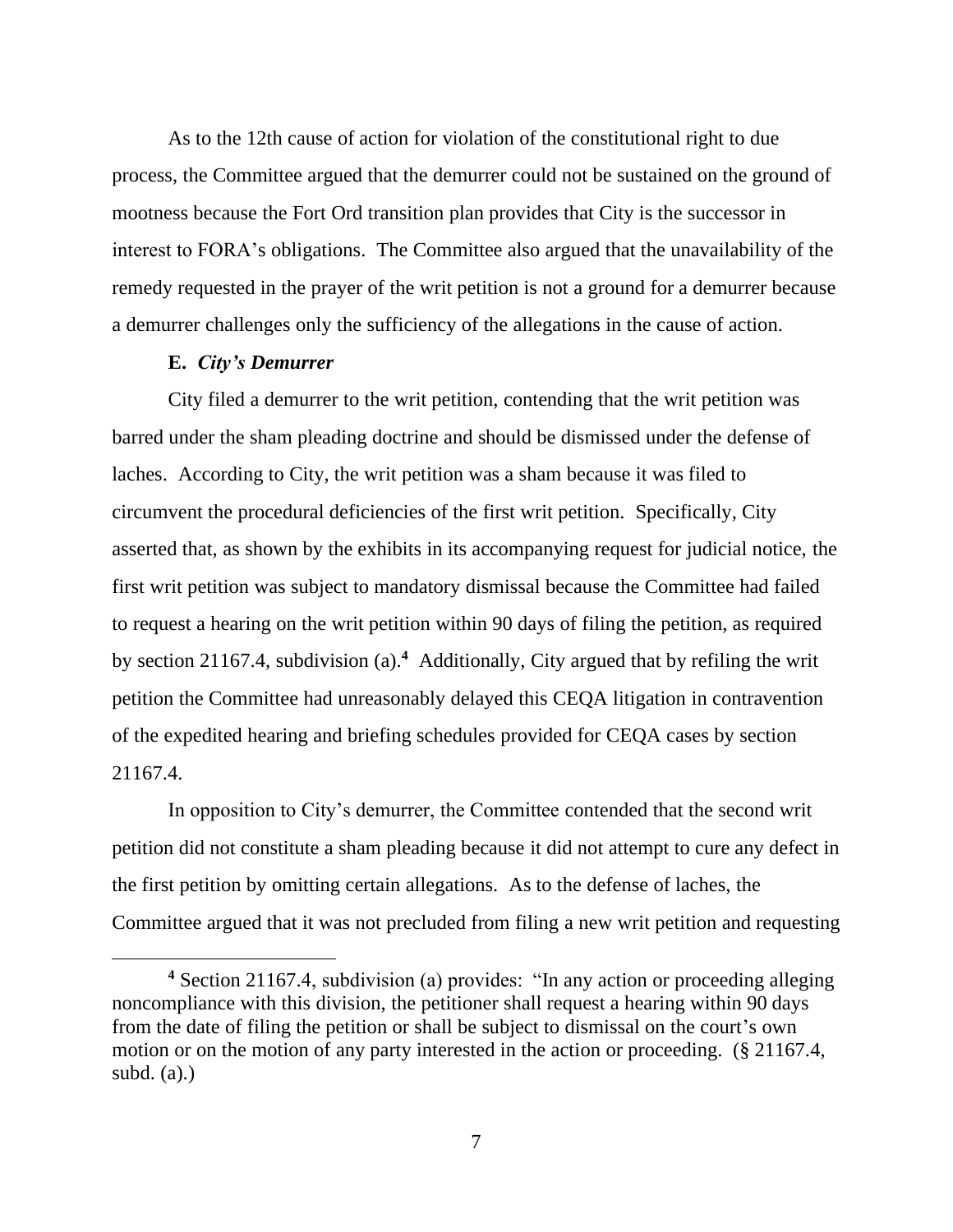a hearing within 90 days from the date of the new filing. It disputed City's contention that the first writ petition was subject to mandatory dismissal.

#### **F.** *The Trial Court's Order and Judgment*

In its February 17, 2021 order, the trial court sustained the demurrers of KB Bakewell and City without leave to amend.

## **1. Ruling on KB Bakewell's Demurrer**

The trial court ruled that the 11 CEQA causes of action in the Committee's writ petition were time-barred under the 30-day limitations period provided by section 21167, subdivision (c), as tolled under amended Emergency rule 9.

In so ruling, the court determined that the 30-day limitations period for the Committee's CEQA causes of action began to run on March 6, 2020, when the NOD for the Campus Town project was posted. The court further determined that the 30-day period to file the CEQA action would have expired on April 6, 2020, but for the tolling provision in Emergency rule 9 that tolled the limitations period to August 3, 2020. On that basis, the court determined that the limitations period for the Committee's CEQA action ended one day later, on August 4, 2020, and ruled that the September 1, 2020 writ petition was untimely filed as to the CEQA causes of action. The court rejected the Committee's contention that it did not have a reasonable time to file its writ petition; the court concluded that the Committee had over two months to file its writ petition, from the May 29, 2020, amendment of Emergency rule 9 until August 4, 2020, which was twice the statutory limitations period of 30 days.

The trial court also determined that the 12th cause of action for violation of the constitutional right to due process was moot for three reasons: (1) FORA ceased to exist as of June 30, 2020, pursuant to former Government Code section 67700; (2) the Committee failed to point to anything in the judicially noticed Fort Order transition plan that "places upon the City of Seaside any obligation to resolve purported deficiencies in the notice provided for consistency obligations in the FORA Reuse Plan that occurred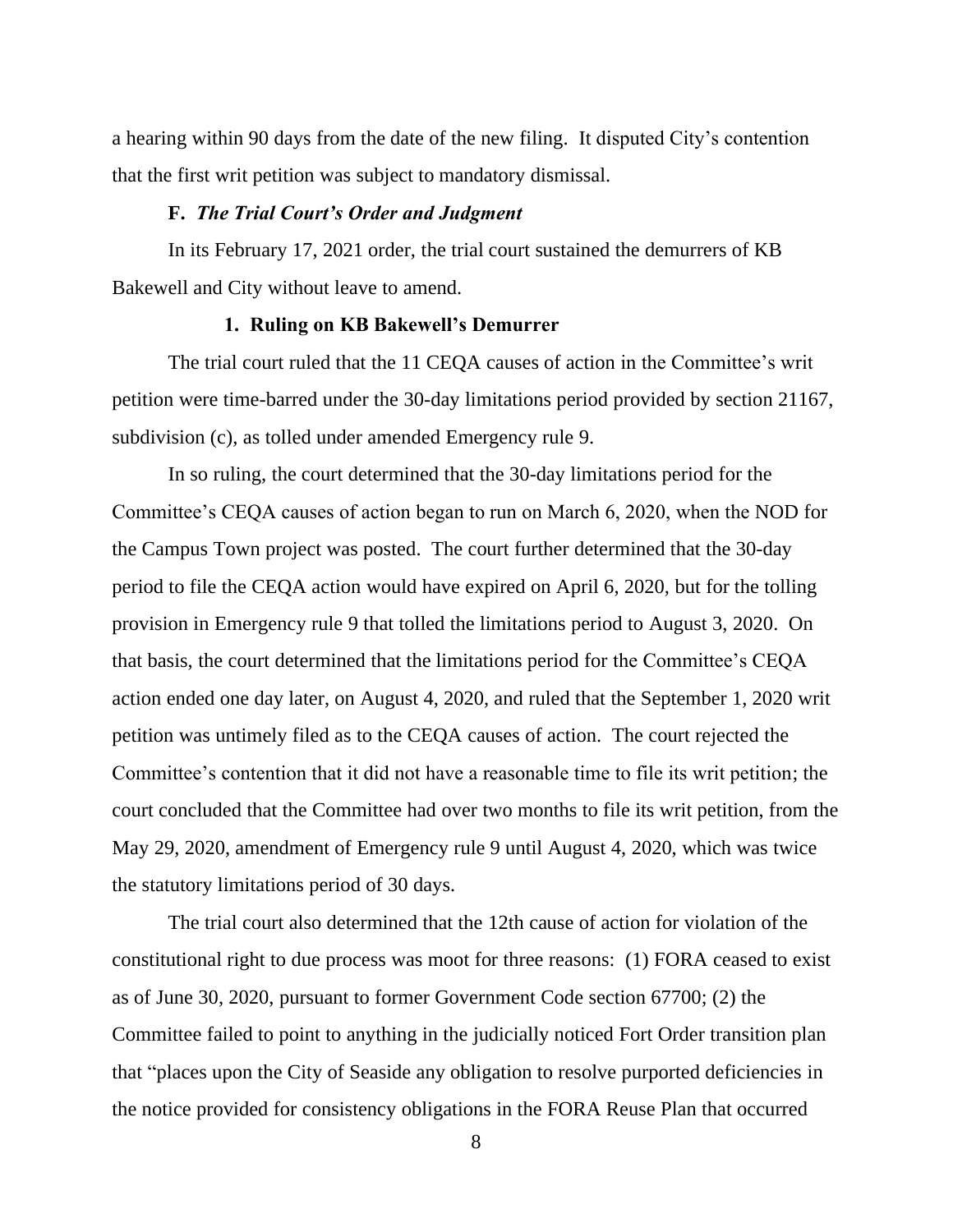before FORA dissolved" (italics omitted); and (3) the legislation requiring notice of FORA's consistency hearings had been repealed. The trial court concluded that there was no person or entity against whom relief could be granted and therefore the 12th cause of action was moot.

## **2. Ruling on City's Demurrer**

The trial court also ruled that the writ petition failed to state facts sufficient for a cause action under the sham pleading doctrine. Since the record showed that the first writ petition would have been dismissed because the Committee did not request a hearing within 90 days as required by section 21167.4, subdivision (a), the court determined that the Committee had filed the instant writ petition to circumvent the mandatory dismissal. However, the court rejected City's contention that the writ petition was barred under the defense of laches because the face of the writ petition did not show unreasonable delay, prejudice, or acquiescence.

Finally, the trial court determined that the defects in the writ petition could not be cured by amendment and denied leave to amend. The March 19, 2021 judgment dismissed the writ petition with prejudice.

#### **IV. DISCUSSION**

On appeal, the Committee argues that the trial court erred in sustaining the demurrers on the grounds that the CEQA causes of action in the writ petition were timebarred, the writ petition constitutes a sham pleading, and the 12th cause of action was moot.

As the issue of whether the CEQA claims were time-barred is dispositive of the CEQA causes of action, we begin our evaluation of the Committee's contentions with the standard of review and an overview of the statutes of limitation applicable to CEQA claims.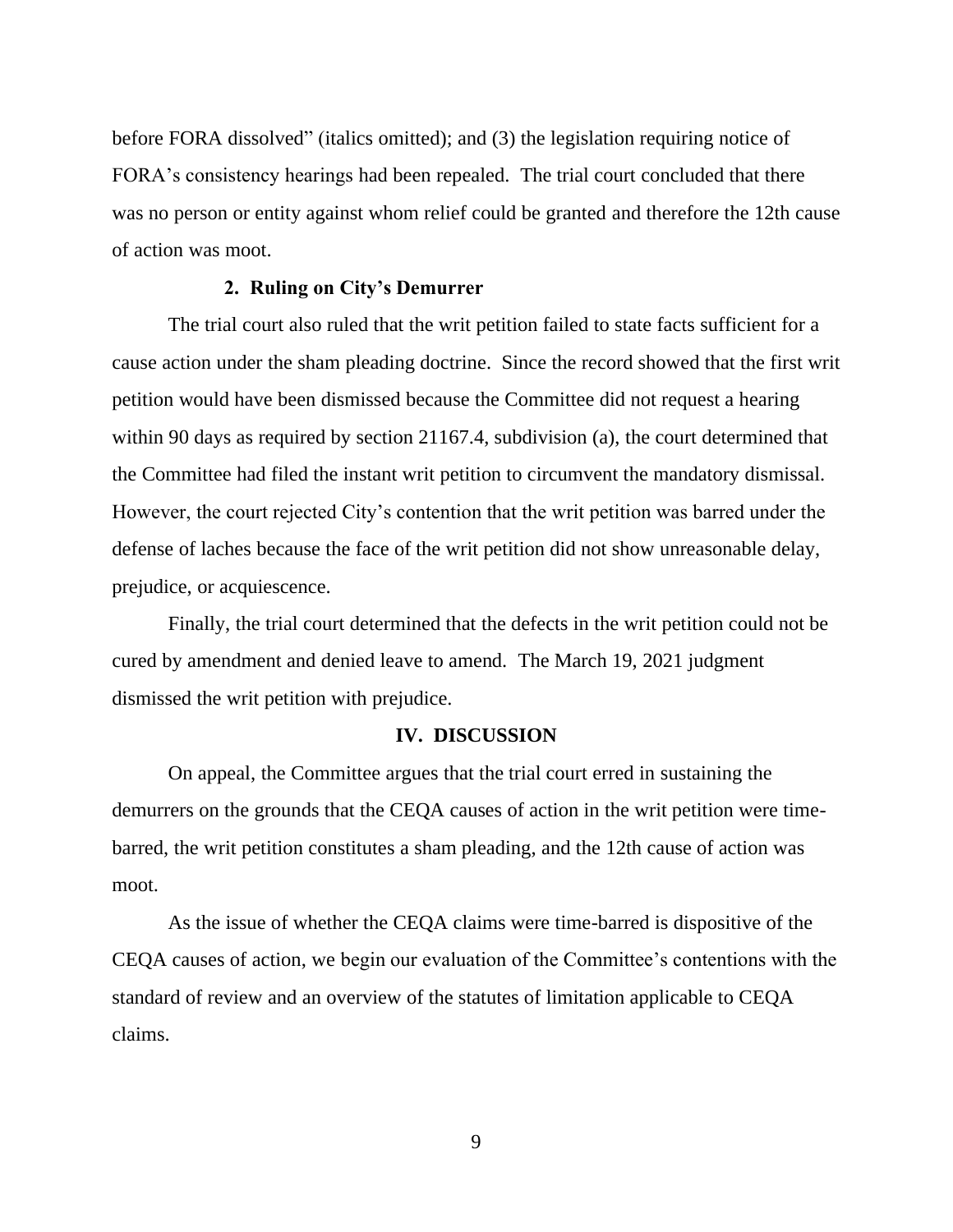#### **A.** *Standard of Review*

A respondent may test the legal sufficiency of a petition for writ of mandate by demurrer. (*May v. City of Milpitas* (2013) 217 Cal.App.4th 1307, 1323.) On appeal from an order of dismissal after a demurrer is sustained without leave to amend, our review is de novo. (*Committee for Green Foothills v. Santa Clara County Bd. of Supervisors*  (2010) 48 Cal.4th 32, 42 (*Committee for Green Foothills*).) In performing our independent review of the complaint, we assume the truth of all facts properly pleaded by the plaintiff. (*Evans v. City of Berkeley* (2006) 38 Cal.4th 1, 6 (*Evans*).)

Further, "we give the complaint a reasonable interpretation, and read it in context." (*Schifando v. City of Los Angeles* (2003) 31 Cal.4th 1074, 1081 (*Schifando*).) But we do not assume the truth of " "contentions, deductions or conclusions of fact or law." ' " (*Evans*, *supra*, 38 Cal.4th at p. 6.) We also consider matters that may be judicially noticed and facts appearing in any exhibits attached to the complaint. (Code Civ. Proc, § 430.30, subd. (a); *Schifando*, at p. 1081; *Blank*, *supra*, 39 Cal.3d at p. 318.)

However, " ' "[a] demurrer based on a statute of limitations will not lie where the action may be, but is not necessarily, barred. [Citation.] In order for the bar . . . to be raised by demurrer, the defect must clearly and affirmatively appear on the face of the complaint [and matters subject to judicial notice]; it is not enough that the complaint shows that the action may be barred." ' " (*Committee for Green Foothills, supra,* 48 Cal.4th at p. 42; see Code Civ. Proc, § 430.30, subd. (a).)

## **B.** *Statute of Limitations*

#### **1. Applicable CEQA Statute of Limitations**

CEQA "provides 'unusually short' limitations periods (Cal. Code Regs., tit. 14, §§ 15000 et seq. (CEQA Guidelines), 15112, subd. (a)) after which persons may no longer mount legal challenges, however meritorious, to actions taken under the Act's auspices." (*Stockton Citizens for Sensible Planning v. City of Stockton* (2010) 48 Cal.4th 481, 488 (*Stockton Citizens*).) "Most limitation statutes are triggered by the filing of a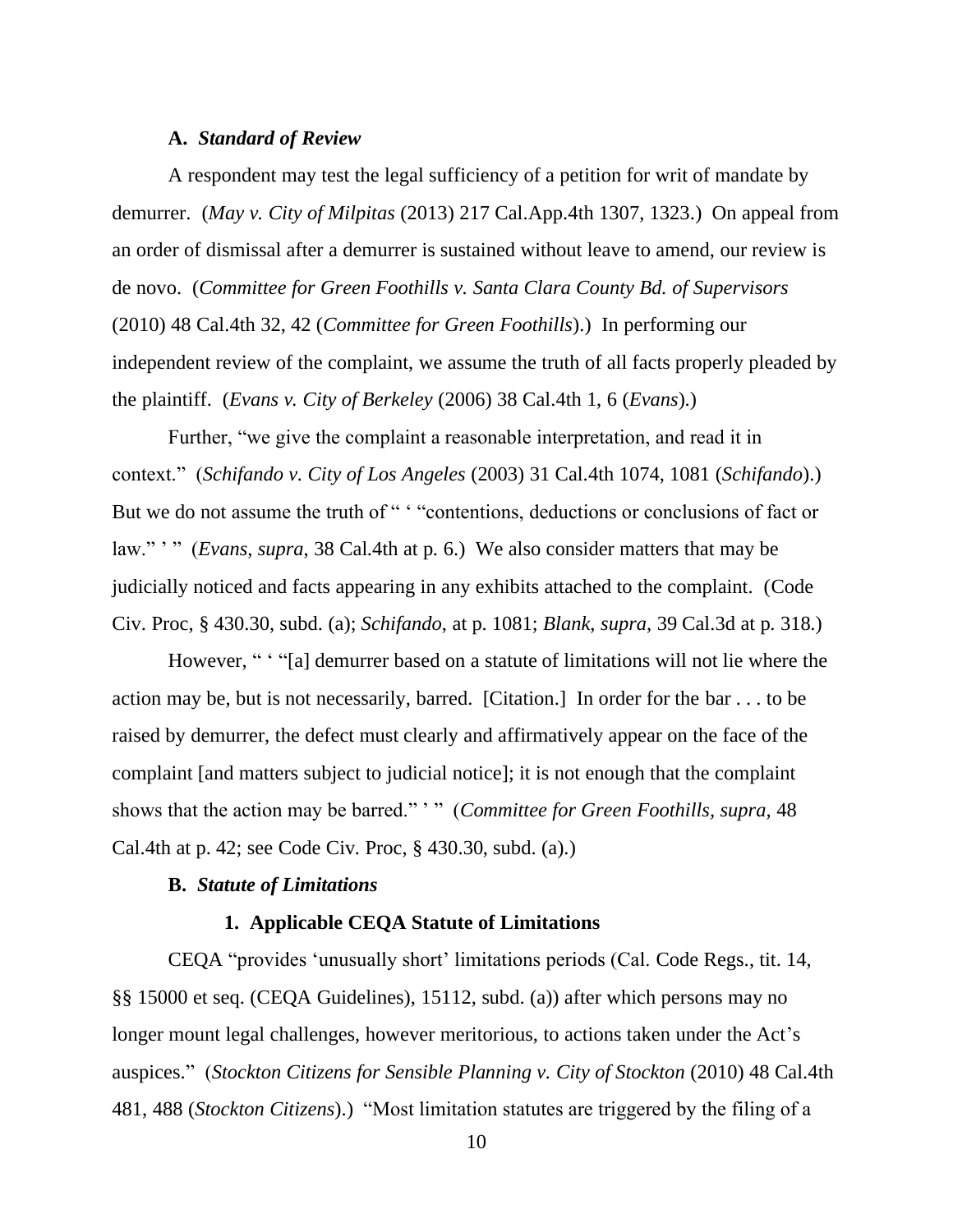public notice, which reports an agency's determination about the applicability of CEQA or the potential environmental impact of a project. (§§ 21108, 21152.)" (*Committee for Green Foothills*, *supra*, 48 Cal.4th at pp. 38–39.)

Relevant here, "[i]f a state or local agency has filed an NOD stating whether a project will have a significant environmental impact (see §§ 21108, subd. (a), 21152, subd. (a)), the statute of limitations for all types of CEQA claims related to the project is 30 days from the date the notice was filed. The 30-day statute applies to . . . claims challenging the adequacy of an EIR (§ 21167, subd. (c))."**<sup>5</sup>** (*Committee for Green Foothills*, *supra,* 48 Cal.4th at p. 47, italics omitted; see also *Stockton Citizens*, *supra,* 48 Cal.4th at p. 500 [same].)

Our Supreme Court has also stated that "[a] bright-line rule that the filing of an NOD triggers a 30-day statute of limitations promotes certainty, allowing local governments and developers to proceed with projects without the threat of potential future litigation. (Cf. § 21167.2 [after expiration of the 30-day period in § 21167, subd. (c), an EIR is conclusively presumed to be valid]." (*Committee for Green Foothills*, *supra*, 48 Cal.4th at p. 50.) Thus, the posting of an NOD "alerts the public that any lawsuit to attack the noticed action or decision on grounds it did not comply with CEQA must be mounted immediately." (*Stockton Citizens, supra*, 48 Cal.4th at p. 488.)

## **2. Tolling of the Statute of Limitations Under Emergency Rule 9**

As discussed in *E.P. v. Superior Court* (2020) 59 Cal.App.5th 52 (*E.P.*), the Judicial Council's adoption of emergency rules in 2020, including Emergency rule 9, followed the Governor's declaration of a state of emergency: "On March 4, 2020,

**<sup>5</sup>** Section 21167, subdivision (c) provides: "An action or proceeding alleging that an environmental impact report does not comply with this division shall be commenced within 30 days from the date of the filing of the notice required by subdivision (a) of [s]ection 21108 [notice of determination by state agency] or subdivision (a) of [s]ection 21152 by the lead agency [notice of determination by local agency]." (§ 21167, subd. (c).)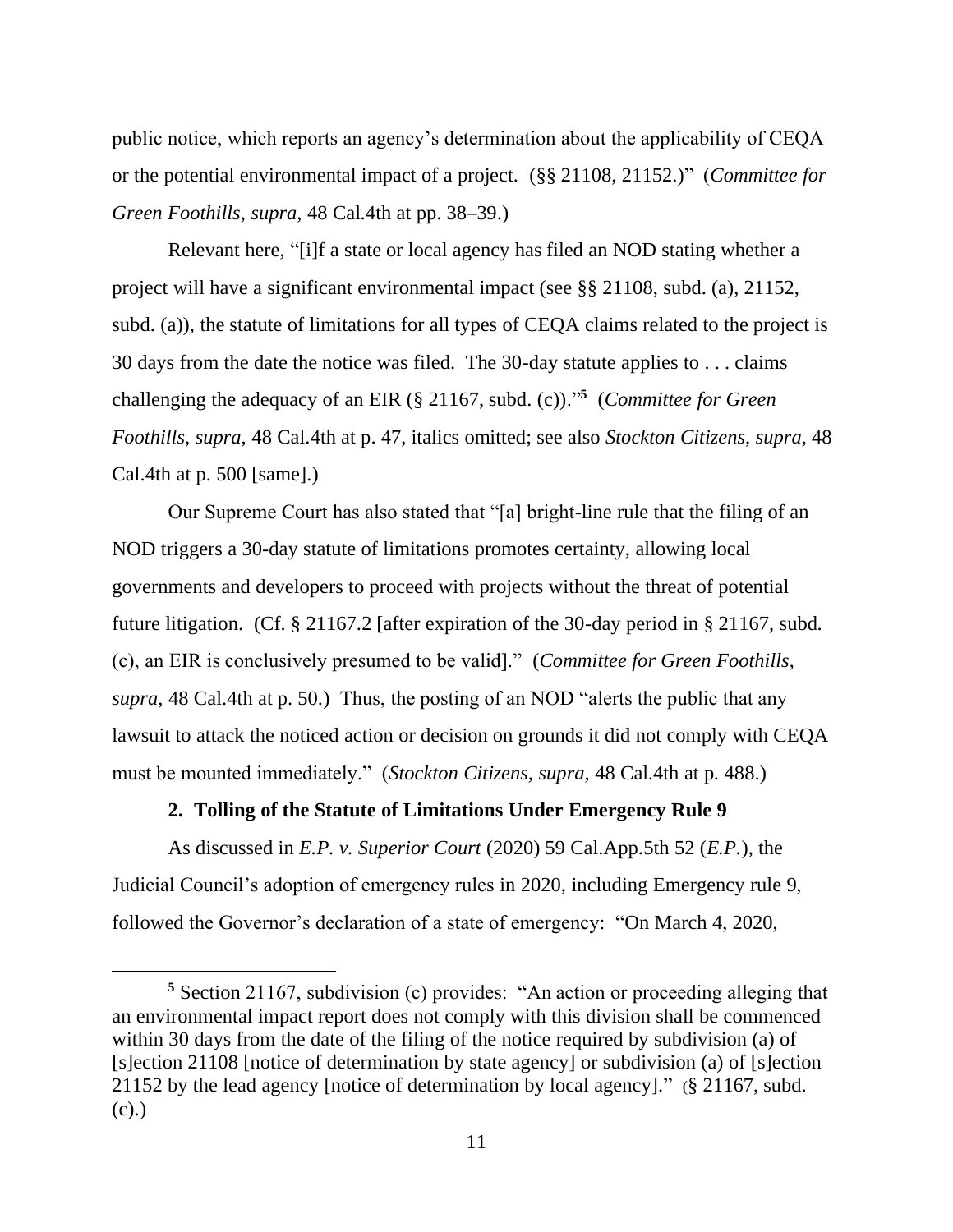Governor Gavin Newsom declared a state of emergency as a result of the threat of COVID-19, and on March 19, 2020, issued an executive order directing all Californians not providing essential services to stay home. [Citation.] The order did not close the courts, which provide an essential service." (*E.P.*, at pp. 54–55, fn. omitted.)

Thereafter, "[o]n March 27, 2020, the Governor issued Executive Order N-38-20, which 'suspended any limitations in Government Code section 68115 or any other provision of law that limited the Judicial Council's ability to issue emergency orders or rules, and suspended statutes that may be inconsistent with rules the Judicial Council may adopt.' [Citation.] [¶] Acting on that authority, on April 6, 2020, the Judicial Council adopted 11 emergency rules." (*E.P.*, *supra*, 59 Cal.App.5th at p. 55.)

As originally adopted on April 6, 2020, Emergency rule 9 tolled all statutes of limitation for civil causes of action until 90 days after the Governor declared that the state of emergency related to the COVID-19 pandemic is lifted. (See Circulating Order to the Judicial Council, Number CO-20-09, dated May 22, 2020, p. 3 (Circulating Order).) **6** The Judicial Council subsequently received comments regarding the impact of Emergency rule 9 on CEQA actions, as stated in the Circulating Order: "Shortly after adoption of the rule, the Judicial Council began receiving comments that raised issues concerning the application of the amended rule to actions brought under [CEQA], which has particularly short deadlines, generally 30 or 35 days." (Circulating Order, at p. 3)

Thereafter, the Judicial Council amended Emergency rule 9 by adopting, among other things, subdivision (b), effective May 29, 2020, as follows: "Tolling statutes of limitations for civil causes of action  $[\n\P]$ ...  $[\n\P]$  (b) Tolling statutes of limitations of 180 days or less [¶] Notwithstanding any other law, the statutes of limitations and repose for

**<sup>6</sup>** On our own motion we take judicial notice of Circulating Order to the Judicial Council Number CO-20-09, dated May 22, 2020, as an official act taken in response to the pandemic. (Evid. Code, §§ 459, 452, subd. (c); see *E.P.*, *supra*, 59 Cal.App.5th at p. 55, fn. 5.)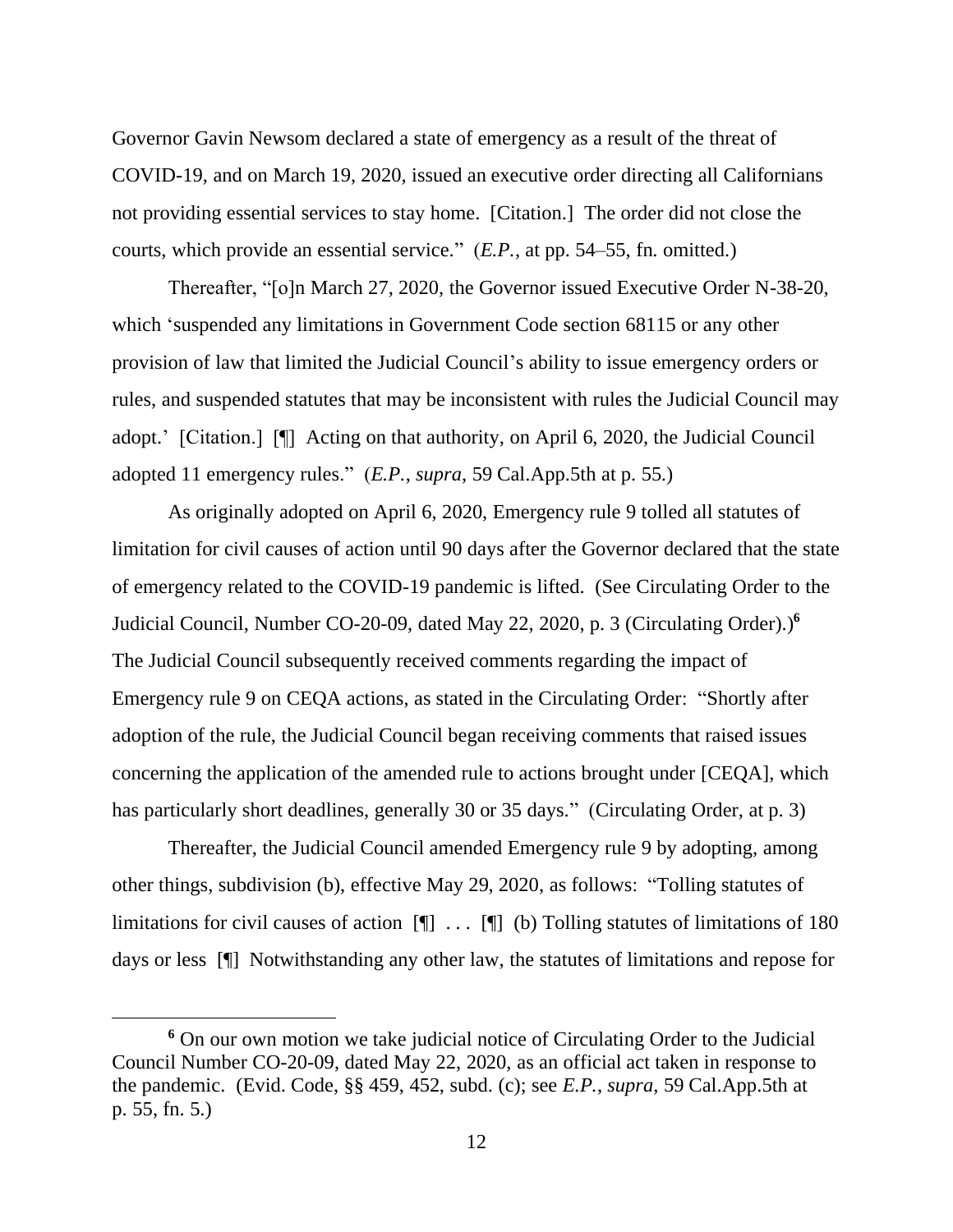civil causes of action that are 180 days or less are tolled from April 6, 2020, until August 3, 2020." (Cal. Rules of Court, appen. 1, Emergency rule 9.)

The Advisory Committee comment on Emergency rule 9 states that "Emergency rule 9 is intended to apply broadly to toll any statute of limitations on the filing of a pleading in court asserting a civil cause of action. The term 'civil causes of action' includes special proceedings. (See Code Civ. Proc., §§ 312, 363 ['action,' as used in title 2 of the code (Of the Time of Commencing Civil Actions), is construed 'as including a special proceeding of a civil nature']; special proceedings of a civil nature include all proceedings in title 3 of the code, including mandamus actions under [Code Civ. Proc.,] §§ 1085, 1088.5, and 1094.5—all the types of petitions for writ made for [CEQA] and land use challenges]; see also [§]  $21167(a)$ -(e) [setting limitations periods for civil 'action[s]' under CEQA].) (Advisory Com. Com., Cal. Rules of Court, appen. I, Emergency rule 9.)

## **3. The Parties' Contentions**

The Committee contends that the trial court erred in ruling that the 11 CEQA causes of action were time-barred because the shortened limitations period provided by Emergency rule 9(b) was unreasonable and arbitrary, constitutes an improper ex post facto law that cut off the Committee's access to courts, and the Judicial Council's choice of August 3, 2020, as the end of the tolling period was improperly influenced by lobbyists.**<sup>7</sup>**

**<sup>7</sup>** The Committee's request for judicial notice is granted as to exhibit B, California Rules of Court Appendix I, Emergency rule 9, adopted April 6, 2020; exhibit C, California Rules of Court, Appendix I, Emergency rule 9, amended May 29, 2020; exhibit D, Judicial Council Circulating Order No. CO-20-09; and exhibit E, The Fort Ord Reuse Authority's Master Resolution document, http://www.fora.org/Reports/MasterResolution.pdf [as of May 5, 2022], archived at:

 $\lt$ https://perma.cc/2ENC-LVD6>. (Evid. Code, § 452, subds. (c), (d), (e)(1).) The request for judicial notice is denied as to all other exhibits since the records of other states and the Centers for Disease Control and Prevention are not relevant. (See *People ex rel.*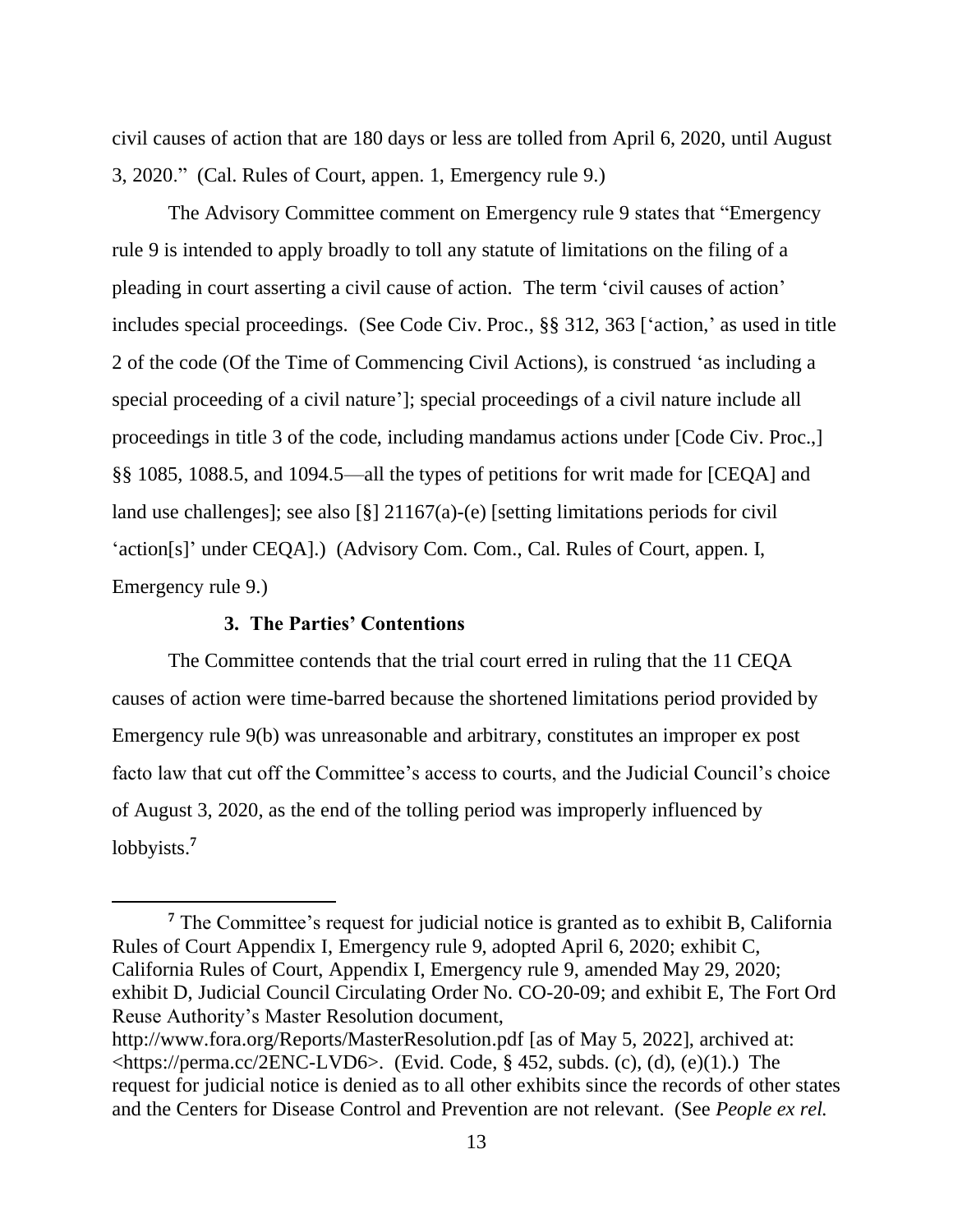According to the Committee, the unreasonableness of Emergency rule 9(b) is shown by the court rules of several other states that provided a lengthier tolling period during the pandemic. The Committee also argues that because its counsel was unaware that Emergency rule 9 was amended on May 29, 2020, to effectively "truncate" the time to file its writ petition to August 4, 2020, counsel unknowingly dismissed the first writ petition on August 4, 2020, in the midst of the pandemic.

The City and KB Bakewell respond in their joint briefing that the CEQA causes of the action are time-barred because the Committee did not file its writ petition until September 1, 2020, after the limitations period expired on August 4, 2020, pursuant to Emergency rule 9(b). They disagree that Emergency rule 9(b) provided an unreasonably short time for the Committee to file its writ petition, explaining that after the Judicial Council announced its intent to amend Emergency rule 9 on May 22, 2020, the Committee had 75 days—two and one-half times the statutory 30-day period mandated by CEQA—to file before the limitations period expired on August 4, 2020. Further, they argue that the Committee's counsel cannot be excused from untimely filing the writ petition, contending no relief is available for failure to file within the statute of limitations.

#### **4. Analysis**

This court has stated that "appellate courts conduct a de novo review of interpretations of relevant California Rules of Court." (*Mercury Interactive Corp. v. Klein* (2007) 158 Cal.App.4th 60, 81.) We independently determine, as stated in *People v. Financial Casualty & Surety, Inc*. (2021) 73 Cal.App.5th 33, 42, that "[t]he plainly intended meaning of Emergency rule 9 is that statutes of limitation and repose for pleadings commencing civil causes of action . . . are temporarily tolled."

*Lockyer v. Shamrock Foods Co*. (2000) 24 Cal.4th 415, 422, fn. 2 ["any matter to be judicially noticed must be relevant to a material issue"].)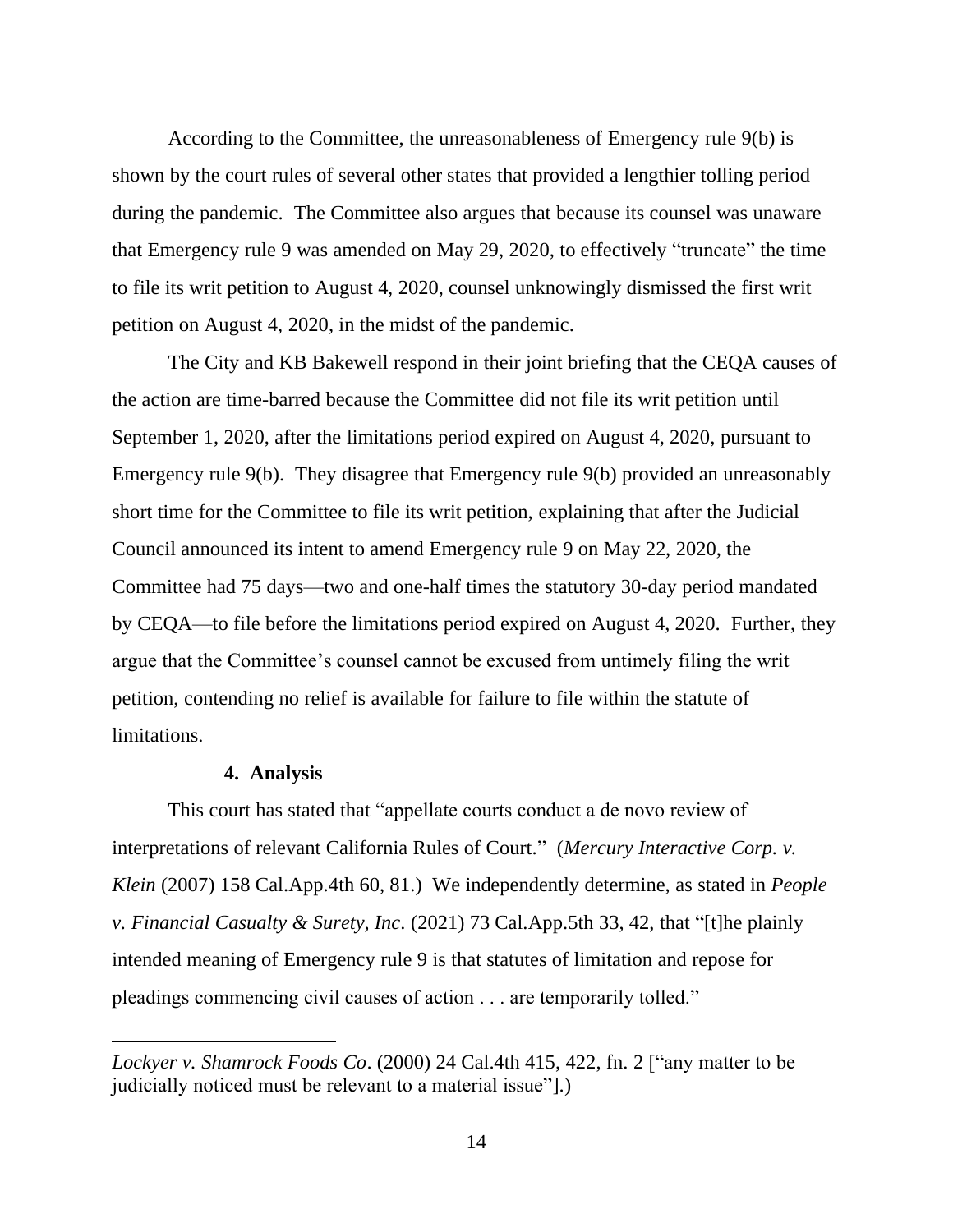"A tolling provision suspends the running of a limitations period." (*Shalabi v. City of Fontana* (2021) 11 Cal.5th 842, 845.) In other words, "the limitations period stops running during the tolling event, and begins to run again only when the tolling event has concluded. As a consequence, the tolled interval, no matter when it took place, is tacked onto the end of the limitations period, thus extending the deadline for suit by the entire length of time during which the tolling event previously occurred." (*Lantzy v. Centex Homes* (2003) 31 Cal.4th 363, 370–371.)

Accordingly, we determine that Emergency rule 9(b), as amended May 29, 2020, applies to the 30-day statute of limitations (§ 21167, subd (c)) that is applicable to the CEQA causes of action in the instant writ petition, such that the limitations period was tolled from April 6, 2020, to August 3, 2020. As the parties agree on appeal, under Emergency rule 9(b) the last day for the Committee to file its writ petition asserting CEQA causes of action was August 4, 2020. Since the writ petition was not filed until September 1, 2020, we conclude that the writ petition was untimely filed as to the CEQA causes of action pursuant to section 21167, subdivision (c), as tolled under Emergency rule 9(b).

We are not convinced by the Committee's argument that it did not have a reasonable time to file its writ petition due to amended Emergency rule 9(b)'s "truncation" of the limitations period for its CEQA causes of action. Our Supreme Court long ago set forth the general rule that "where the change in remedy, as, for example, the shortening of a time limit provision, is made retroactive, there must be a reasonable time permitted for the party affected to avail himself [or herself] of his [or her] remedy before the statute takes effect. If the statute operates immediately to cut off the existing remedy, or within so short a time as to give the party no reasonable opportunity to exercise his [or her] remedy, then the retroactive application of it is unconstitutional as to such party." (*Rosefield Packing Co. v. Superior Court* (1935) 4 Cal.2d 120, 122–123 (*Rosefield*).)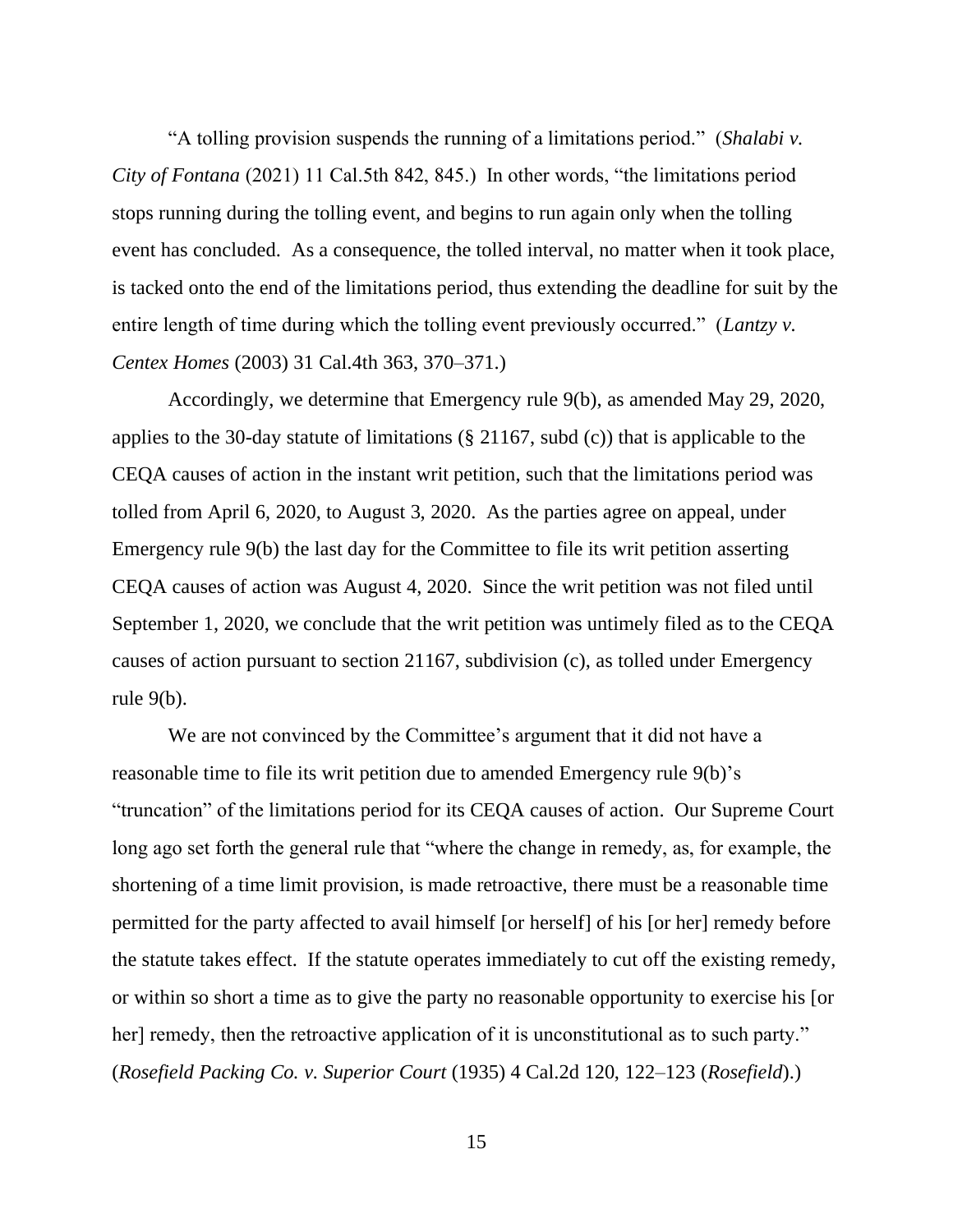Thus, as this court has observed, "[w]ell settled law, . . . establishes that retrospective application of a shortened limitations period is permissible provided the party has a reasonable time to avail himself [or herself] of his [or her] remedy before the statute cuts off his [or her] right." (*Aronson v. Superior Court* (1987) 191 Cal.App.3d 294, 297.) "[T]he issue of reasonable time is not committed to the trial court's discretion, . . . the matter is a question of law." (*Id*. at pp. 297–298.)

Here, it is apparent from the face of the writ petition and matters subject to judicial notice that the Committee's remedy—the filing of a writ petition to challenge the City's certification of the EIR and approval of the Campus Town specific plan—was not cut off by the May 29, 2020 amendment to Emergency rule 9. Under section 21167, subdivision (c), the Committee had 30 days from the posting of the NOD on March 6, 2020, to file its writ petition. The 30-day limitations period would have ended on April 6, 2020, but for Emergency rule 9(b).

Emergency rule 9, as originally adopted on April 6, 2020, provided that the limitations period for statutes of limitation of 180 days or less would not end until 90 days after the Governor lifted the pandemic state of emergency. However, as we have discussed, the Judicial Council amended Emergency Rule 9(b), effective May 29, 2020, to end the tolling period on August 3, 2020, in part because the Judicial Council recognized the open-ended tolling period was contrary to the very short limitations periods, such as section 21167, subdivision (c), that the Legislature had enacted with respect to CEQA actions.

The Emergency rule 9(b) tolling period therefore applied in the present case to provide the Committee with an additional two months (that is, from April 6, 2020, to August 4, 2020), to file its writ petition alleging violations of CEQA. Since, as the trial court noted, a two-month extension of the limitations period is twice the 30-day limitations period that would have applied in this case absent tolling, we determine as a matter of law that the Committee's remedy was not cut off. Nor was the Committee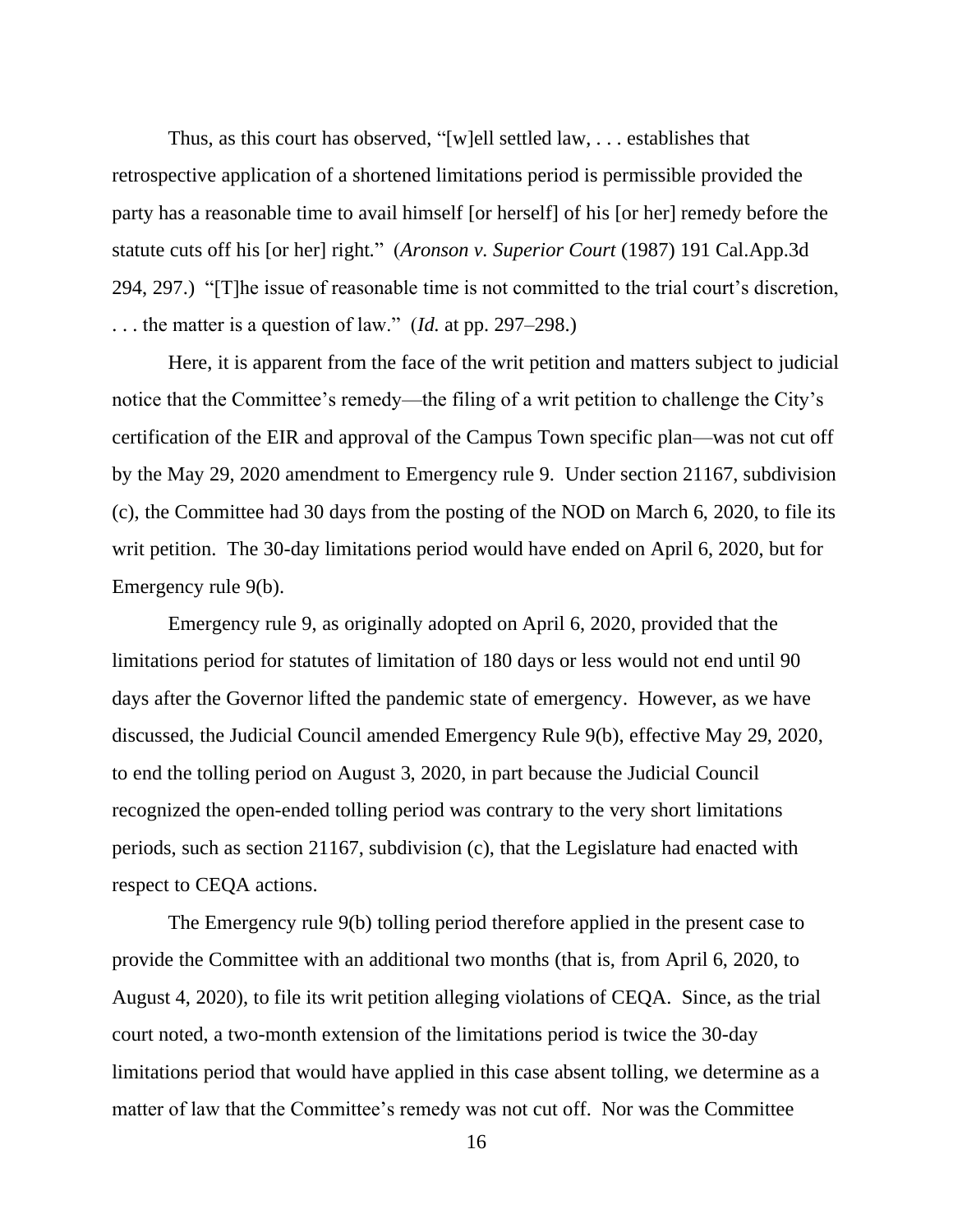deprived of a reasonable time to file the writ petition. (See *Rosefield*, *supra*, 4 Cal.2d at pp. 122–123.) Accordingly, we conclude that the writ petition was untimely filed as to the 11 CEQA causes of action, which are time-barred. The Committee's contention that Emergency rule 9(b) constitutes an unconstitutional ex post facto law that cut off the Committee's access to courts does not cause us to alter our conclusion. "Ex post facto concerns do not apply to civil statutes of limitation." (*Perez v. Roe 1* (2006) 146 Cal.App.4th 171, 180, fn. 4.)

Having reached this conclusion based on the face of the writ petition and the matters subject to judicial notice, we need not address the trial court's ruling with respect to the sham pleading doctrine or the reasonableness of the pandemic tolling provisions adopted in other states. (See *Committee for Green Foothills*, *supra*, 48 Cal.4th at p. 42.)

## **C.** *Mootness*

The Committee contends that the trial court erred in sustaining the demurrer to the 12th cause of action for violation of the constitutional right to due process on the ground that the cause of action alleging that FORA failed to provide the notice of FORA's Campus Town consistency hearing is moot because FORA has been dissolved. Our review of this contention is guided by the general principles underlying the mootness doctrine.

" 'It is well settled that an appellate court will decide only actual controversies and that a live appeal may be rendered moot by events occurring after the notice of appeal was filed. We will not render opinions on moot questions or abstract propositions, or declare principles of law which cannot affect the matter at issue on appeal.' " (*Building a Better Redondo, Inc. v. City of Redondo Beach* (2012) 203 Cal.App.4th 852, 866.) "A case is moot when the decision of the reviewing court 'can have no practical impact or provide the parties effectual relief.' " (*MHC Operating Limited Partnership v. City of San Jose* (2003) 106 Cal.App.4th 204, 214 (*MHC*).)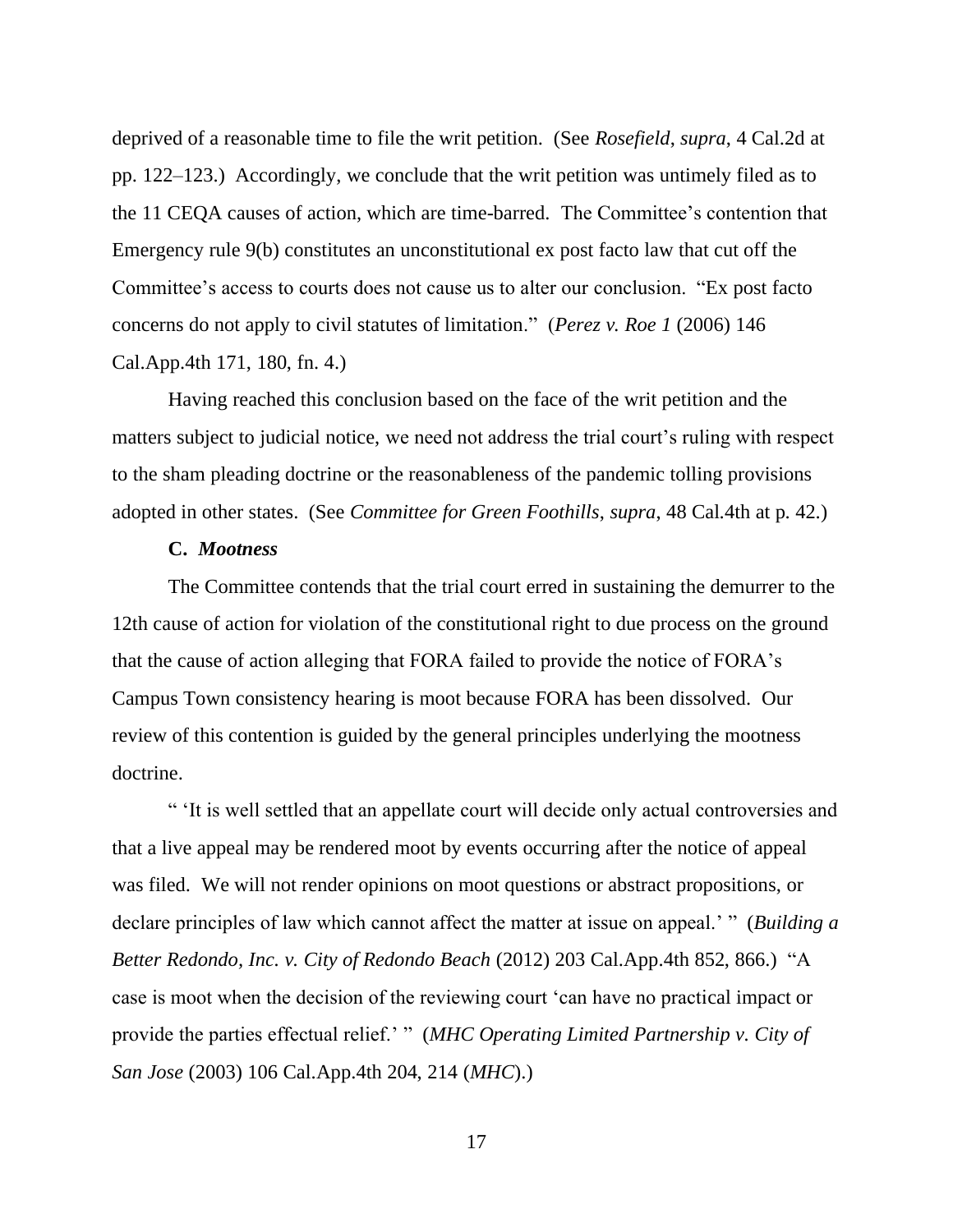"Stated differently, moot cases 'are "[t]hose in which an actual controversy did exist but, by the passage of time or a change in circumstances, ceased to exist." "" (*Parkford Owners for a Better Community v. County of Placer* (2020) 54 Cal.App.5th 714, 722.) "The pivotal question in determining if a case is moot is therefore whether the court can grant the plaintiff any effectual relief." (*Wilson & Wilson v. City Council of Redwood City* (2011) 191 Cal.App4th 1559, 1574.)

Here, the Committee argues that the 12th cause of action for violation of due process is not moot because City is the successor in interest to FORA's obligations, as set forth in the Fort Ord transition plan, and as such City is liable for FORA's obligations under the Fort Ord Reuse Plan.**<sup>8</sup>** The Committee also argues that a remedy for its due process claim is available, follows: "As the successor, the City should be charged with reviewing what FORA did with regards to noticing and conducting its consistency hearing, and, if FORA acted inappropriately, to see that the hearing is renoticed and conducted properly."

City responds that the 12th cause of action is moot in light of the change of law dissolving FORA and repealing the statutory requirement that FORA determine the consistency of development projects with the Fort Order Reuse Plan. We agree.

In *City of Marina v. Board of Trustees of California State University* (2006) 39 Cal.4th 341 our Supreme Court described the rules that governed the development of the Ford Ord property in 2006: "Fort Ord is a former United States Army base on the Pacific Coast, about five miles north of Monterey and 125 miles south of San Francisco. . . . In

<sup>8</sup> Former Government Code section 67700, subdivision (b)(2) provided for the Fort Ord transition plan: "The board shall approve and submit a transition plan to the Monterey County Local Agency Formation Commission on or before December 30, 2018, or 18 months before the anticipated inoperability of this title pursuant to subdivision (a), whichever occurs first. The transition plan shall assign assets and liabilities, designate responsible successor agencies, and provide a schedule of remaining obligations." (Former Gov. Code, § 67700, subd. (b)(2).)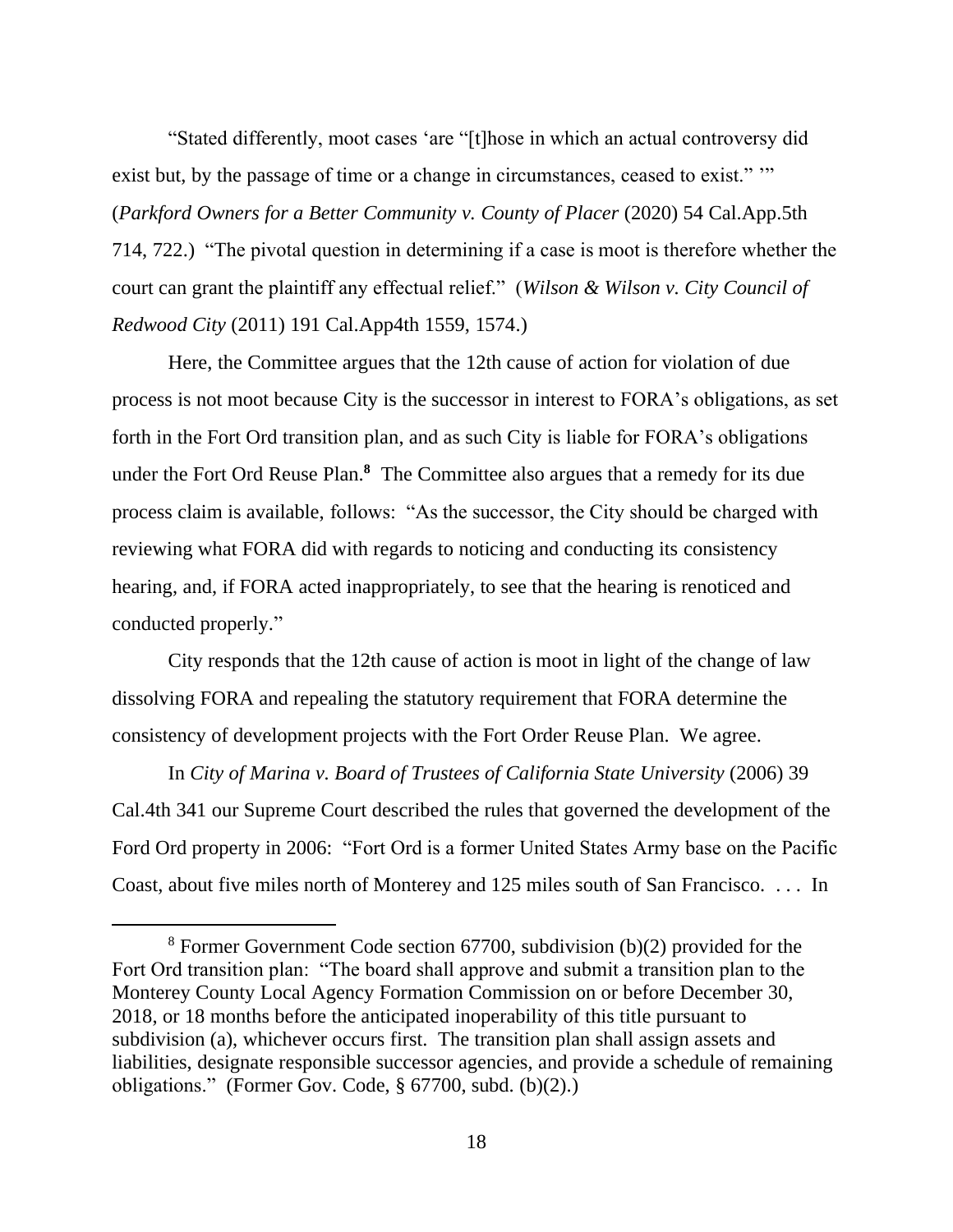1994, the Department of Defense formally closed the base and transferred 27,000 acres (over 42 square miles) to a variety of governmental entities and local organizations. . . . [¶] To provide a government for the former base and to manage its transition to civilian use, the Legislature enacted the Fort Ord Reuse Authority Act ([former] Gov. Code, § 67650 et seq.) (hereafter the FORA Act or the act). Effective May 9, 1994, the act authorized FORA's creation and conferred upon it governmental powers and duties within the former base that prevail over those of any other local governmental entity. (*Id.*, [former] Gov. Code § 67657, subd. (c).) FORA's general statutory purpose is 'to plan for, finance, and carry out the transfer and reuse of the base in a cooperative, coordinated, balanced, and decisive manner.' ([former] Gov. Code, § 67652, subd. (a). ... [I] The charter for Fort Ord's future use and development is the statutorily mandated Base Reuse Plan . . . , which FORA adopted on June 13, 1997. (See [former] Gov. Code, § 67675 et seq.) The plan addresses land use, transportation, conservation, recreation and capital improvement in Fort Ord until the year 2015. (See *id*., [former] § 67675, subd. (c).)" (*Id*. at p. 346.)

Former Government Code section 67700, subdivision (a) provided by its own terms that FORA would dissolve by operation of law: "This title [7.85, FORA] shall become inoperative when the board determines that 80 percent of the territory of Fort Ord that is designated for development or reuse in the plan prepared pursuant to this title has been developed or reused in a manner consistent with the plan adopted or revised pursuant to Section 67675, or June 30, 2020, whichever occurs first, and on January 1, 2021, this title is repealed." (Former Gov. Code, § 67700, subd. (a).)

Thus, the statutory scheme authorizing FORA to govern the development of the former Fort Ord military base was repealed in its entirety on January 1, 2021. (Former Gov. Code, § 67700, subd. (a).) Included in the repeal was former Government Code section 67675.8, subdivision (b)(1) which had provided in part that "[n]otwithstanding any provision of law allowing any city or county to approve development projects, no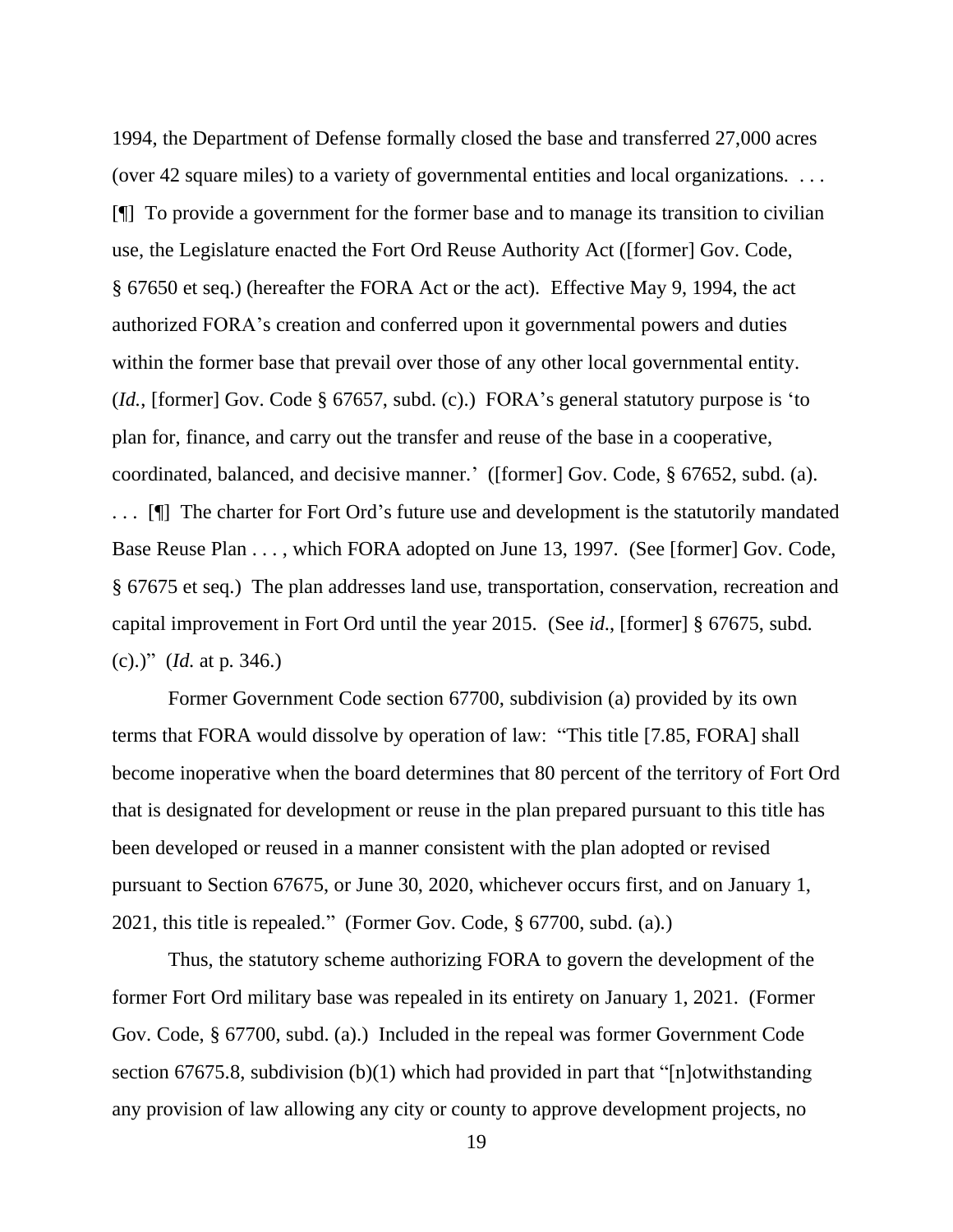local agency shall permit, approve, or otherwise allow any development or other change of use within the area of the base that is not consistent with the [Fort Ord Reuse] plan as adopted or revised pursuant to [title 7.85]." (Former Gov. Code, § 67675.8, subd. (b)(1).)

The general rule is that "[i]n mandamus proceedings like this one, 'the law to be applied is that which is current at the time of judgment in the appellate court.' " (*Citizens for Positive Growth & Preservation v. City of Sacramento* (2019) 43 Cal.App.5th 609, 626 [contention that traffic analysis in EIR is inadequate is moot due to change in law eliminating requirement]; see also *Ocean Street Extension Neighborhood Assn. v. City of Santa Cruz* (2021) 73 Cal.App.5th 985, 1021 [same].)

In the present case, we accordingly determine that, due to the repeal of former section 67675.8, subdivision (b)(1), there is currently no requirement that development projects proposed for the former Fort Ord military base be consistent with the Fort Ord Reuse Plan. We therefore conclude that the Committee's contention that its right to due process was violated by FORA's failure to provide notice of the consistency hearing for the Campus Town project is moot.

The relief requested by the Committee—that City renotice and conduct a consistency hearing regarding the Campus Town project—cannot be granted due to the intervening change in law repealing the consistency requirement. For that reason, we conclude that no effectual relief can be provided for the alleged violation of due process with respect to the Campus Town consistency hearing, and therefore the 12th cause of action for violation of the constitutional right to due process is moot. (See *MHC*, *supra*, 106 Cal.App.4th at p. 214.)

## **D.** *Leave to Amend*

Finally, the Committee contends that the trial court erred in denying leave to amend the writ petition. The Committee argues that it should be granted leave to amend to "expand its due process violation" claims and request "a declaratory judgment to the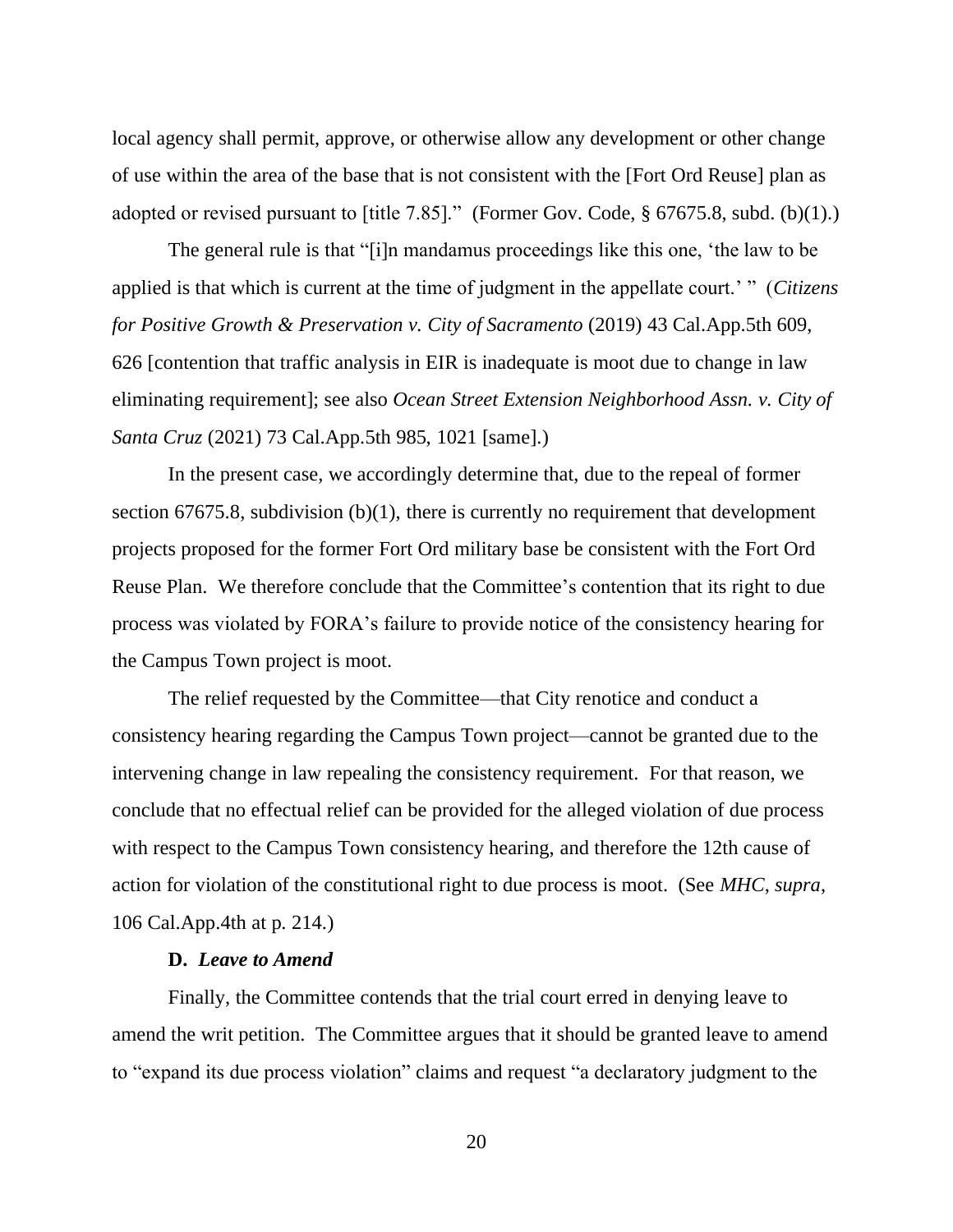effect that FORA (possibly in conjunction with the City) violated the Committee's due process rights."

In response, City maintains that leave to amend was properly denied by the trial court since there is no longer any statutory authority requiring FORA to make a consistency determination that would support a declaration that FORA failed to comply.

Where, as here, the trial court did not grant leave to amend, we review that ruling for abuse of discretion. (*Schifando*, *supra*, 31 Cal.4th at p. 1081.) "The plaintiff has the burden of proving that an amendment would cure the defect." (*Ibid*.)

We determine that the Committee has not met its burden to show that an amendment to the writ petition would cure the defect, such that declaratory relief would be available with regard to its due process claims.

" 'Any person . . . who desires a declaration of his rights or duties with respect to another . . . may, in cases of actual controversy relating to the legal rights and duties of the respective parties, bring an original action in the superior court  $\dots$ . (Code Civ. Proc., § 1060.) Thus, declaratory relief is appropriate only where there is an actual controversy, not simply an abstract or academic dispute. [Citations.] For purposes of declaratory relief, an 'actual controversy' is one which '. . . "admits of definitive and conclusive relief by judgment within the field of judicial administration, as distinguished from an advisory opinion upon a particular or hypothetical state of facts. The judgment must decree, not suggest, what the parties may or may not do." ' " (*Newland v. Kizer* (1989) 209 Cal.App.3d 647, 657.)

As we have discussed, FORA no longer exists, and there is no current statutory requirement for a determination of whether a development project is consistent with the Fort Ord Reuse Plan. (Former Gov. Code, § 67700, subd. (a).) For that reason, we determine there is no actual controversy in the present case with regard to FORA's determination that the Campus Town project is consistent with the Fort Ord Reuse Plan.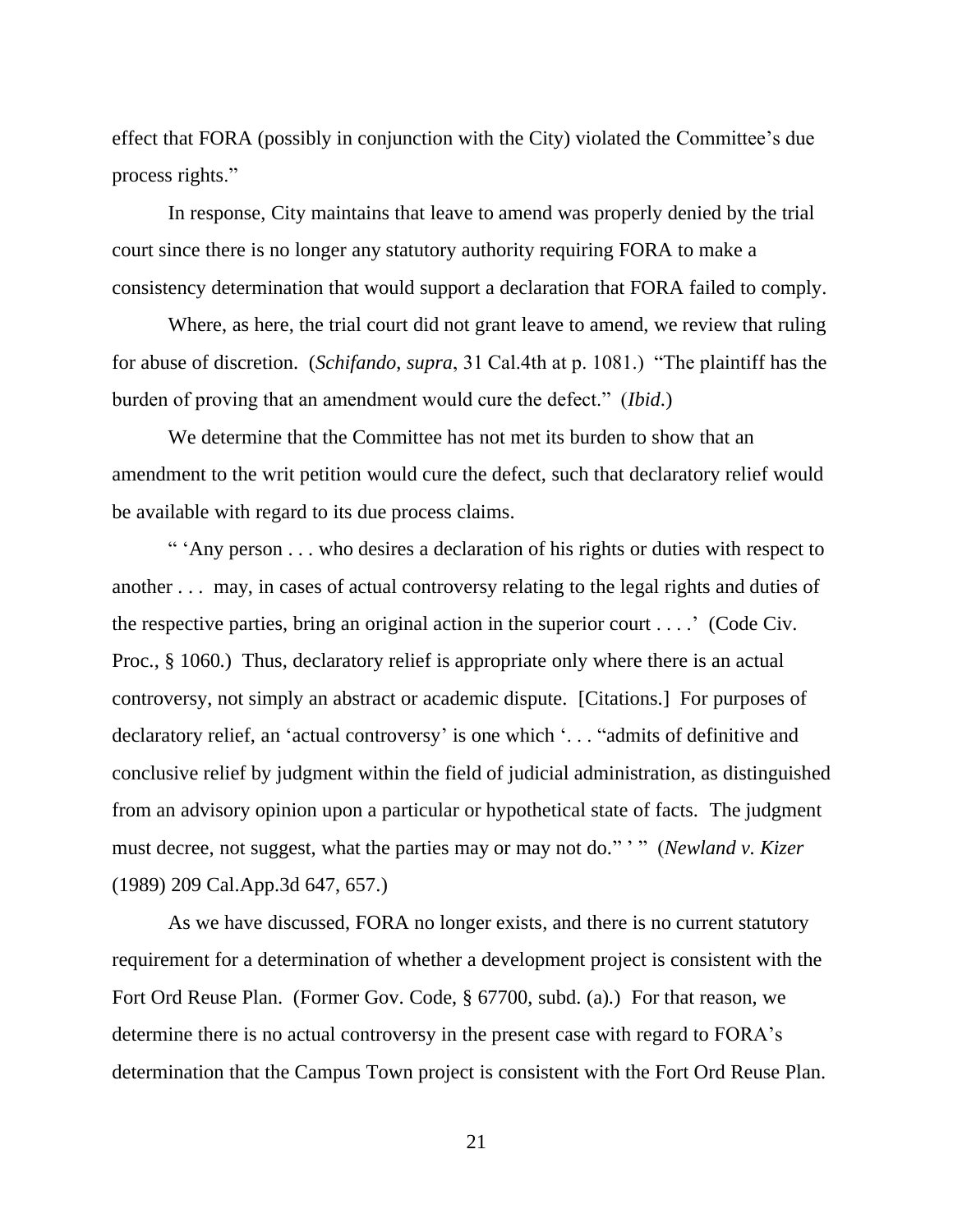We therefore conclude that the trial court did not abuse its discretion in denying leave to amend the writ petition.

## **IV. DISPOSITION**

The March 19, 2021 judgment of dismissal is affirmed.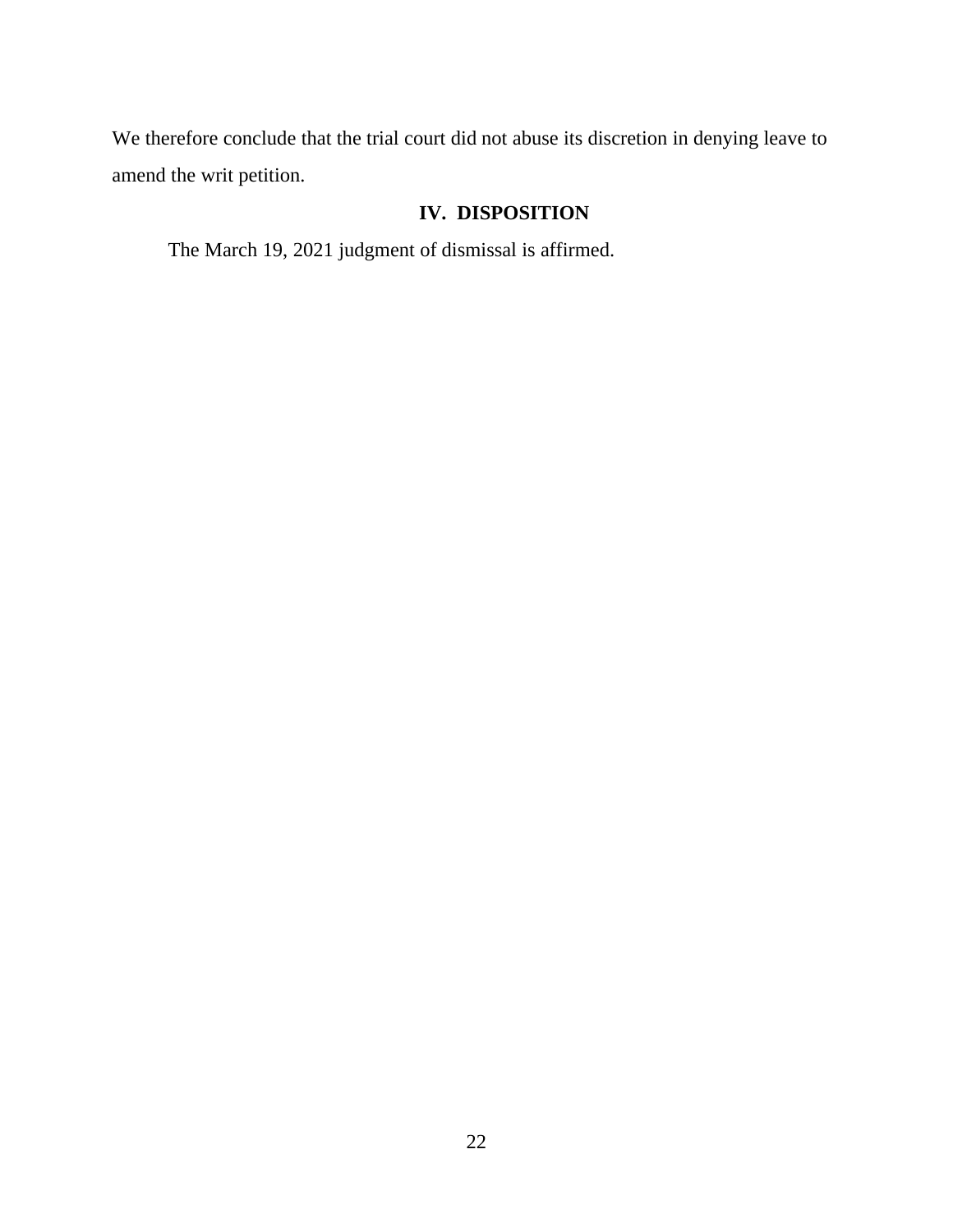Danner, J.

\_\_\_\_\_\_\_\_\_\_\_\_\_\_\_\_\_\_\_\_\_\_\_\_\_\_\_\_\_\_\_\_\_\_\_\_\_\_

WE CONCUR:

Bamattre-Manoukian, Acting P.J.

\_\_\_\_\_\_\_\_\_\_\_\_\_\_\_\_\_\_\_\_\_\_\_\_\_\_\_\_\_\_\_\_\_\_\_\_

\_\_\_\_\_\_\_\_\_\_\_\_\_\_\_\_\_\_\_\_\_\_\_\_\_\_\_\_\_\_\_\_\_\_\_\_

Grover, J.

**H049031** *Committee for Sound Water & Land Development v. City of Seaside, et al.*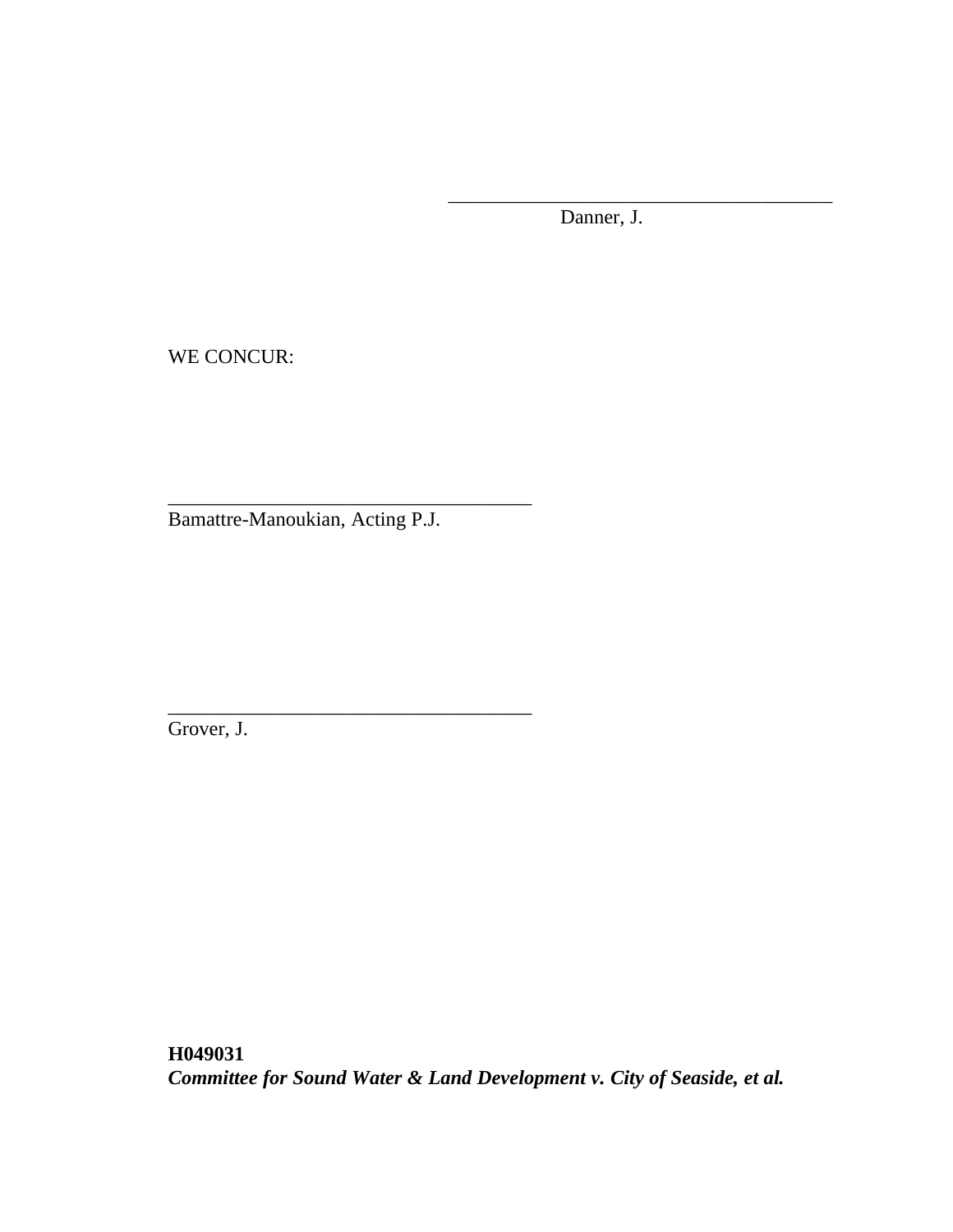## **CERTIFIED FOR PUBLICATION**

# IN THE COURT OF APPEAL OF THE STATE OF CALIFORNIA SIXTH APPELLATE DISTRICT

COMMITTEE FOR SOUND WATER AND LAND DEVELOPMENT,

Plaintiff and Appellant,

v. CITY OF SEASIDE,

Defendant and Respondent;

KB BAKEWELL SEASIDE VENTURE II, LLC,

> Real Party in Interest and Respondent.

 H049031 (Monterey County Super. Ct. No. 20CV002326)

BY THE COURT:

The opinion in this case filed May 9, 2022, was not certified for publication. After the court's review of a request under California Rules of Court, rule 8.1120(a), and it appearing that the opinion meets the standards for publication under California Rules of Court, rules 8.1105(b) and 8.1110, it is therefore ordered that the opinion be published in the Official Reports.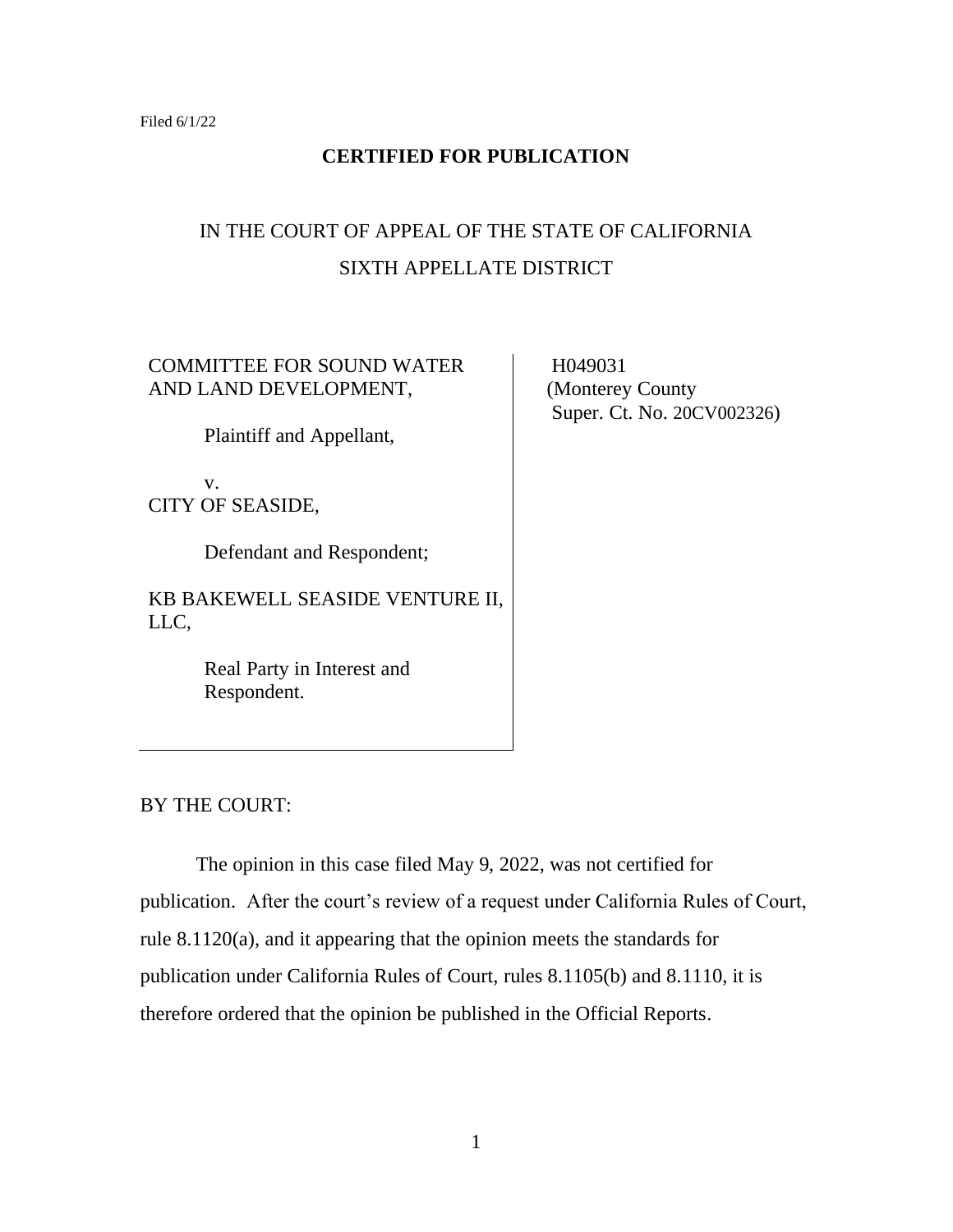Danner, J.

\_\_\_\_\_\_\_\_\_\_\_\_\_\_\_\_\_\_\_\_\_\_\_\_\_\_\_\_\_\_\_\_\_\_\_\_\_ Bamattre-Manoukian, Acting P.J.

\_\_\_\_\_\_\_\_\_\_\_\_\_\_\_\_\_\_\_\_\_\_\_\_\_\_\_\_\_\_\_\_\_\_\_\_\_

\_\_\_\_\_\_\_\_\_\_\_\_\_\_\_\_\_\_\_\_\_\_\_\_\_\_\_\_\_\_\_\_\_\_\_\_\_\_

Grover, J.

**H049031** *Committee for Sound Water & Land Development v. City of Seaside, et al.*